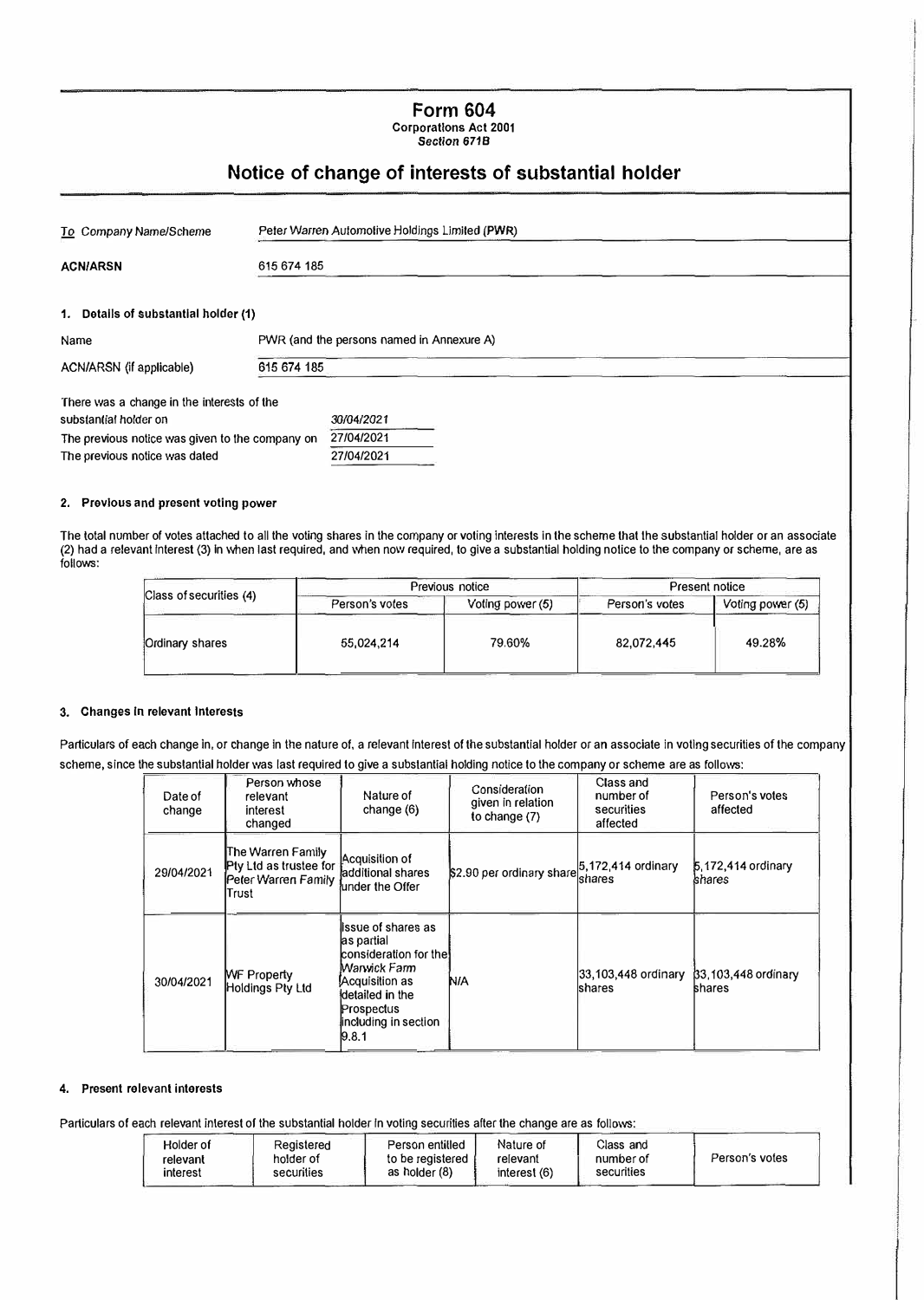| <b>PWR</b> | Quadrant Private<br>Equity No. 5A Pty<br>Limited as trustee<br>Equity No. 5A                                                      | Quadrant Private<br>Equity No. 5A Pty<br>Limited as trustee<br>for Quadrant Private ifor Quadrant Private<br>Equity No. 5A | Registered holder | 7 826,593 ordinary<br>shares   | 7,826,593 ordinary<br>shares   |
|------------|-----------------------------------------------------------------------------------------------------------------------------------|----------------------------------------------------------------------------------------------------------------------------|-------------------|--------------------------------|--------------------------------|
| <b>PWR</b> | Quadrant Private<br>Equity No. 5B Pty<br>Limited as trustee<br>for Quadrant Private<br>Equity No. 5B                              | <b>Quadrant Private</b><br>Equity No. 5B Pty<br>Limited as trustee<br>lfor Quadrant Private<br>Equily No. 5B               | Registered holder | 4,817,596 ordinary<br>shares   | 4,817,596 ordinary<br>shares   |
| <b>PWR</b> | <b>Quadrant Private</b><br>Equity No. 5C Pty<br>Limited as trustee<br>for Quadrant Private ffor Quadrant Private<br>Equity No. 5C | Quadrant Private<br>Equity No. 5C Pty<br>Limited as trustee<br>Equity No. 5C                                               | Registered holder | 3,041,008 ordinary<br>shares   | 3,041,008 ordinary<br>shares   |
| <b>PWR</b> | The Warren Family<br>Pty Ltd as trustee for Pty Ltd as trustee for<br>Peter Warren Family Peter Warren Family<br>Trust            | The Warren Family<br>Trust                                                                                                 | Registered holder | 25,323,308 ordinary<br>Ishares | 25,323,308 ordinary<br>Ishares |
| <b>PWR</b> | WF Property<br>Holdings Ptv Ltd                                                                                                   | WF Property<br>Holdings Ply Ltd                                                                                            | Registered holder | 33,103,448 ordinary<br>Ishares | 33,103,448 ordinary<br>Ishares |
| <b>PWR</b> | Wildash (Qld) Ply<br>Ltd as trustee for<br>Wildash Investment<br>Trust                                                            | Wildash (Qld) Pty<br>Ltd as trustee for<br>Wildash Investment<br><b>Trust</b>                                              | Registered holder | 6,091,800 ordinary<br>Ishares  | 6,091,800 ordinary<br>shares   |
| <b>PWR</b> | <b>DMP &amp; Associates</b><br>Pty Limited as<br>trustee for David<br>Perks Family Trust                                          | DMP & Associates<br>Ply Limited as<br>trustee for David<br>Perks Family Trust                                              | Registered holder | 712,972 ordinary<br>Ishares    | 712,972 ordinary<br>shares     |
| <b>PWR</b> | S G P Ptv Ltd as<br>trustee for SGP<br><b>Family Trust</b>                                                                        | S G P Pty Ltd as<br>trustee for SGP<br>Family Trust                                                                        | Registered holder | 712,972 ordinary<br>Ishares    | 712,972 ordinary<br>shares     |
| <b>PWR</b> | Residrum Pty Ltd as Residrum Ply Ltd as Registered holder<br>ltrustee for The<br>Friend Family Trust                              | trustee for The<br>Friend Family Trust                                                                                     |                   | 67,500 ordinary<br>shares      | 67,500 ordinary shares         |
| <b>PWR</b> | Mark Richard<br>Weaver                                                                                                            | Mark Richard<br>lweaver                                                                                                    | Registered holder | 250,000 ordinary<br>lshares    | 250,000 ordinary<br>Ishares    |
| <b>PWR</b> | Malima Australia Pty Malima Australia Pty Registered holder<br>Limited as trustee<br>for Malima Family<br>Trust                   | Limited as trustee<br>lfor Malima Family<br>Trust                                                                          |                   | 125,248 ordinary<br>shares     | 125,248 ordinary<br>Ishares    |

#### 5. Changes in association

The persons who have become associates (2) of, ceased to be associates of, or have changed the nature of their association (9) with, the substantial holder in relation to voting interests in the company or scheme are as follows:

N/A

#### 6. Addresses

The addresses of persons named in this form are as follows:

| Name                                                                                        | Address                                                                 |
|---------------------------------------------------------------------------------------------|-------------------------------------------------------------------------|
| Quadrant Private Equity No. 5A Pty Limited as<br>Irustee for Quadrant Private Equity No. 5A | Level 30, 126 - 130 Phillip Street, Sydney NSW 2000                     |
| Quadrant Private Equity No. 5B Pty Limited as<br>trustee for Quadrant Private Equity No. 5B | Level 30, 126 - 130 Phillip Street, Sydney NSW 2000                     |
| Quadrant Private Equity No. 5C Pty Limited as<br>trustee for Quadrant Private Equity No. 5C | Level 30, 126 – 130 Phillip Street, Sydney NSW 2000                     |
| The Warren Family Pty Ltd trustee for Peter<br>Warren Family Trust                          | 13 Hume Highway, Warwick Farm NSW 2170                                  |
| <b>IWF Property Holdings Pty Ltd</b>                                                        | 13 Hume Highway, Warwick Farm NSW 2170                                  |
| Wildash (Qld) Pty Ltd as trustee for Wildash<br>Investment Trust                            | Level 14, Suite 1401, 203 Robina Town Centre, Robina<br>Oueensland 4226 |
| OMP & Associates Pty Limited as trustee for<br>David Perks Family Trust                     | Suite 126, 117 Old Pittwater Road, Brookvale NSW 2100                   |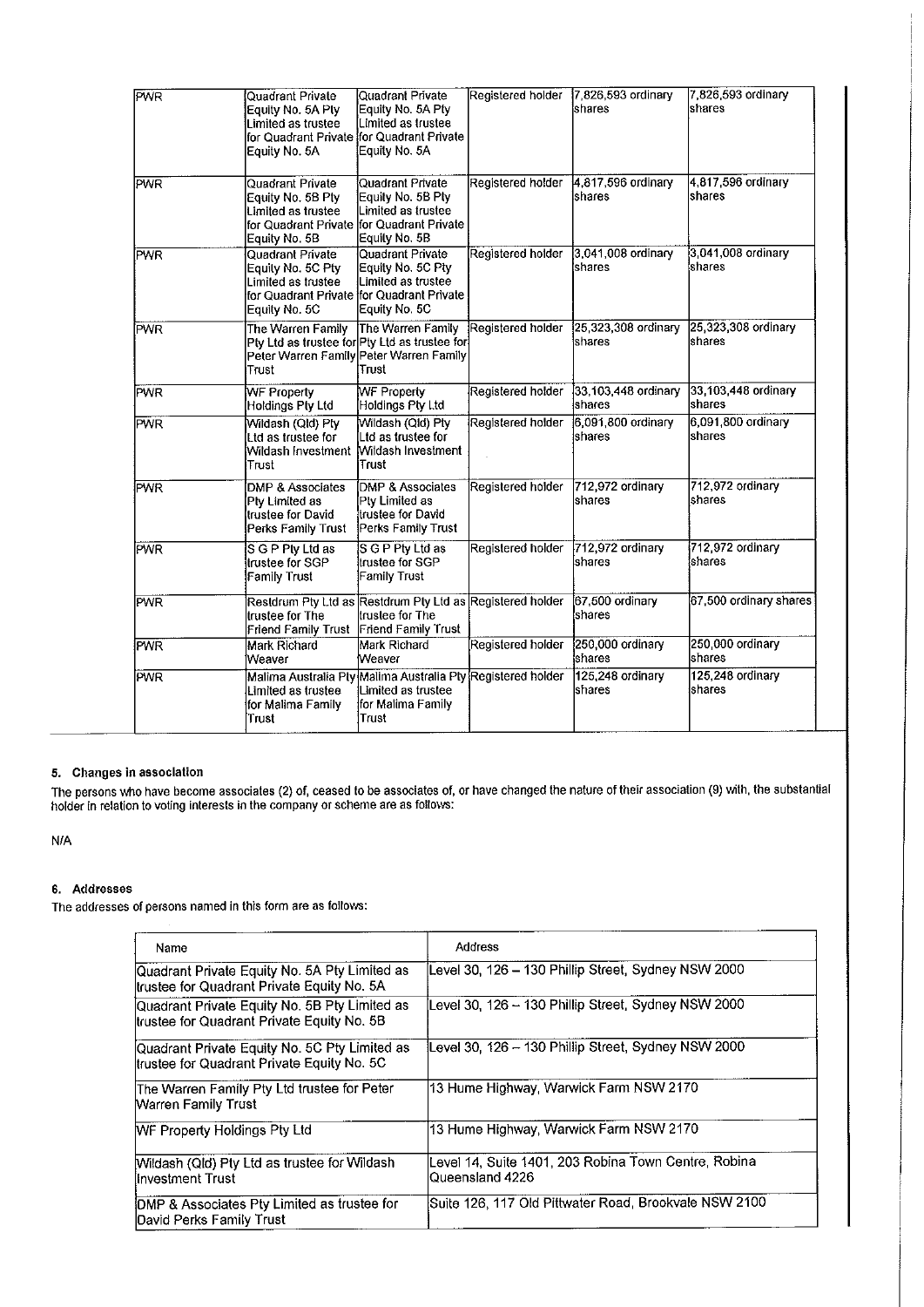| S G P Pty Ltd as trustee for SGP Family Trust                      | Suite 126, 117 Old Pittwater Road, Brookvale NSW 2100 |
|--------------------------------------------------------------------|-------------------------------------------------------|
| Restdrum Pty Ltd as trustee for The Friend<br><b>Family Trust</b>  | 370 Cobbitty Road, Cobbitty NSW 2570                  |
| Mark Richard Weaver                                                | 58 Cope Street, Lane Cove, NSW 2066                   |
| Malima Australia Pty Limited as trustee for<br>Malima Family Trust | 58 Cope Street, Lane Cove, NSW 2066                   |

# **Signature**

print name Paul Warren capacity Director sign here  $\frac{d}{dx}$   $\frac{d}{dx}$   $\frac{d}{dx}$   $\frac{d}{dx}$   $\frac{d}{dx}$   $\frac{d}{dx}$   $\frac{d}{dx}$   $\frac{d}{dx}$   $\frac{d}{dx}$   $\frac{d}{dx}$   $\frac{d}{dx}$   $\frac{d}{dx}$   $\frac{d}{dx}$   $\frac{d}{dx}$   $\frac{d}{dx}$   $\frac{d}{dx}$   $\frac{d}{dx}$   $\frac{d}{dx}$   $\frac{d}{dx}$   $\frac{d}{dx}$   $\frac{d}{dx}$  í

 $\hat{\boldsymbol{\gamma}}$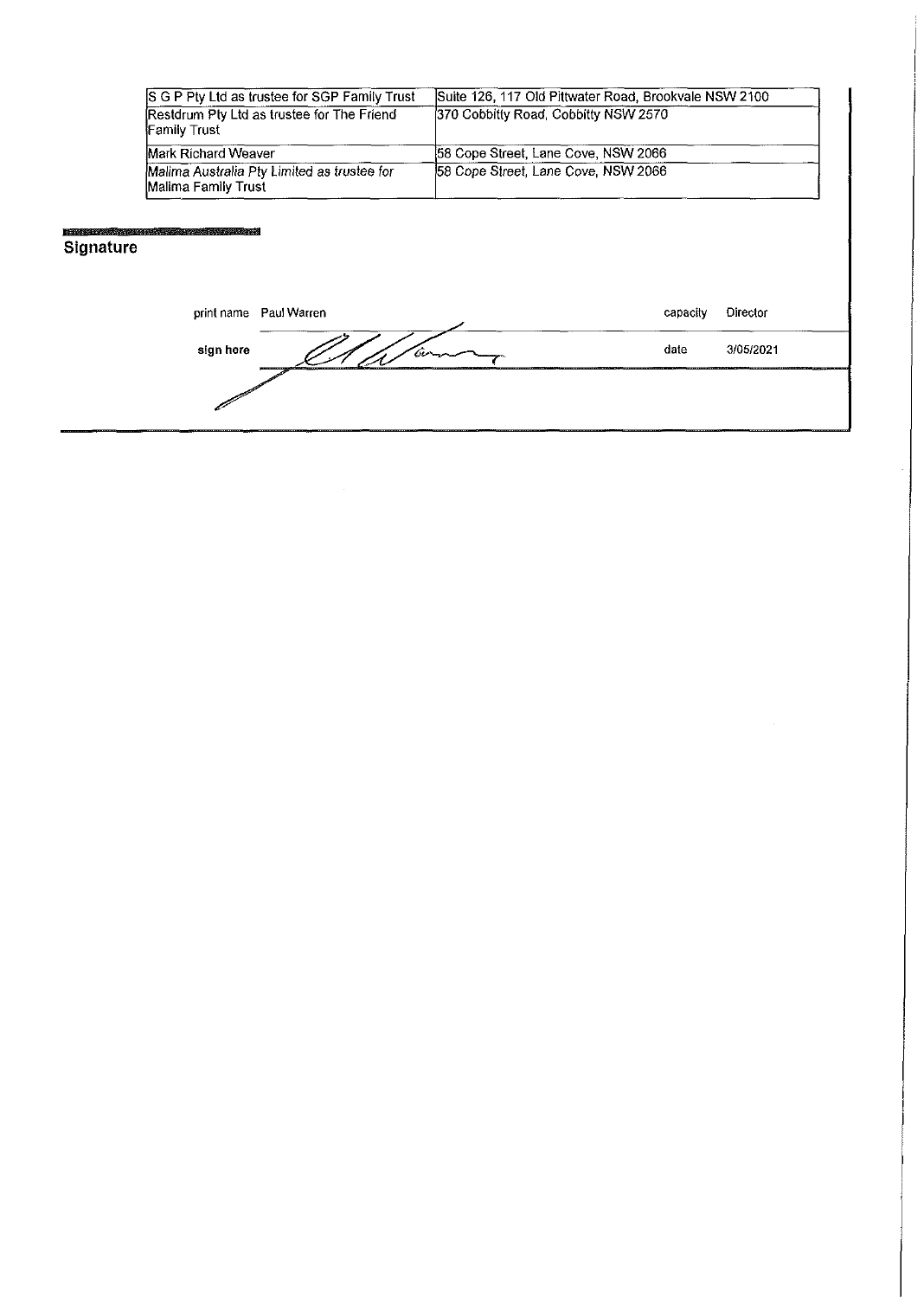#### **ANNEXURE <sup>A</sup> - LIST OF ASSOCIATES**

This is Annexure A of *<sup>1</sup>* page referred to in ihe Form *604 (Notice of change of interests of substantial holder).*

ひん *^^Jiigftaiure* of Paul Warren ∕ رده<br>ميا

Posilion: *Director*

*Dale:* 3/05/2021

 $\ddot{\phantom{a}}$ 

| Andrew March<br><b>Subsidiary of PWR</b>                       | <b>Address</b>                         |
|----------------------------------------------------------------|----------------------------------------|
| PWA Holdings Two Pty Ltd ACN 615 674 667                       | 13 Hume Highway, Warwick Farm NSW 2170 |
| PWA Holdings Three Pty Ltd ACN 615 675 235                     | 13 Hume Highway, Warwick Farm NSW 2170 |
| Peter Warren Automotive Pty Ltd ACN 000 293<br>621             | 13 Hume Highway, Warwick Farm NSW 2170 |
| Frizelle Investments Pty Ltd ACN 000 599 191                   | 13 Hume Highway, Warwick Farm NSW 2170 |
| PWA Properties Pty Ltd ACN 647 900 927                         | 13 Hume Highway, Warwick Farm NSW 2170 |
| Peter Warren Automotive Investments Pty Ltd<br>ACN 647 900 927 | 13 Hume Highway, Warwick Farm NSW 2170 |
| James Frizelle's Automotive Group Pty. Ltd. ACN<br>010 210 723 | 13 Hume Highway, Warwick Farm NSW 2170 |
| Sydney North Shore Automotive Pty Ltd ACN 611<br>759 758       | 13 Hume Highway, Warwick Farm NSW 2170 |
| WP Automotive Pty Ltd ACN 601 771 653                          | 13 Hume Highway, Warwick Farm NSW 2170 |
| Sunshine Group Pty. Ltd. ACN 010 913 925                       | 292 Nerang Road, Southport QLD 4215    |
| North Shore Automotive Pty Ltd ACN 601 789 708                 | 13 Hume Highway, Warwick Farm NSW 2170 |
| PlatesQ Pty Ltd ACN 648 007 407                                | 13 Hume Highway, Warwick Farm NSW 2170 |
| Southport Mazda Pty Ltd ACN 619 389 767                        | 13 Hume Highway, Warwick Farm NSW 2170 |
| Lismore Mazda Pty Ltd ACN 619 411 022                          | 13 Hume Highway, Warwick Farm NSW 2170 |
| Robina Mazda Pty Ltd ACN 619 411 040                           | 13 Hume Highway, Warwick Farm NSW 2170 |

 $\mathcal{A}^{\mathcal{A}}$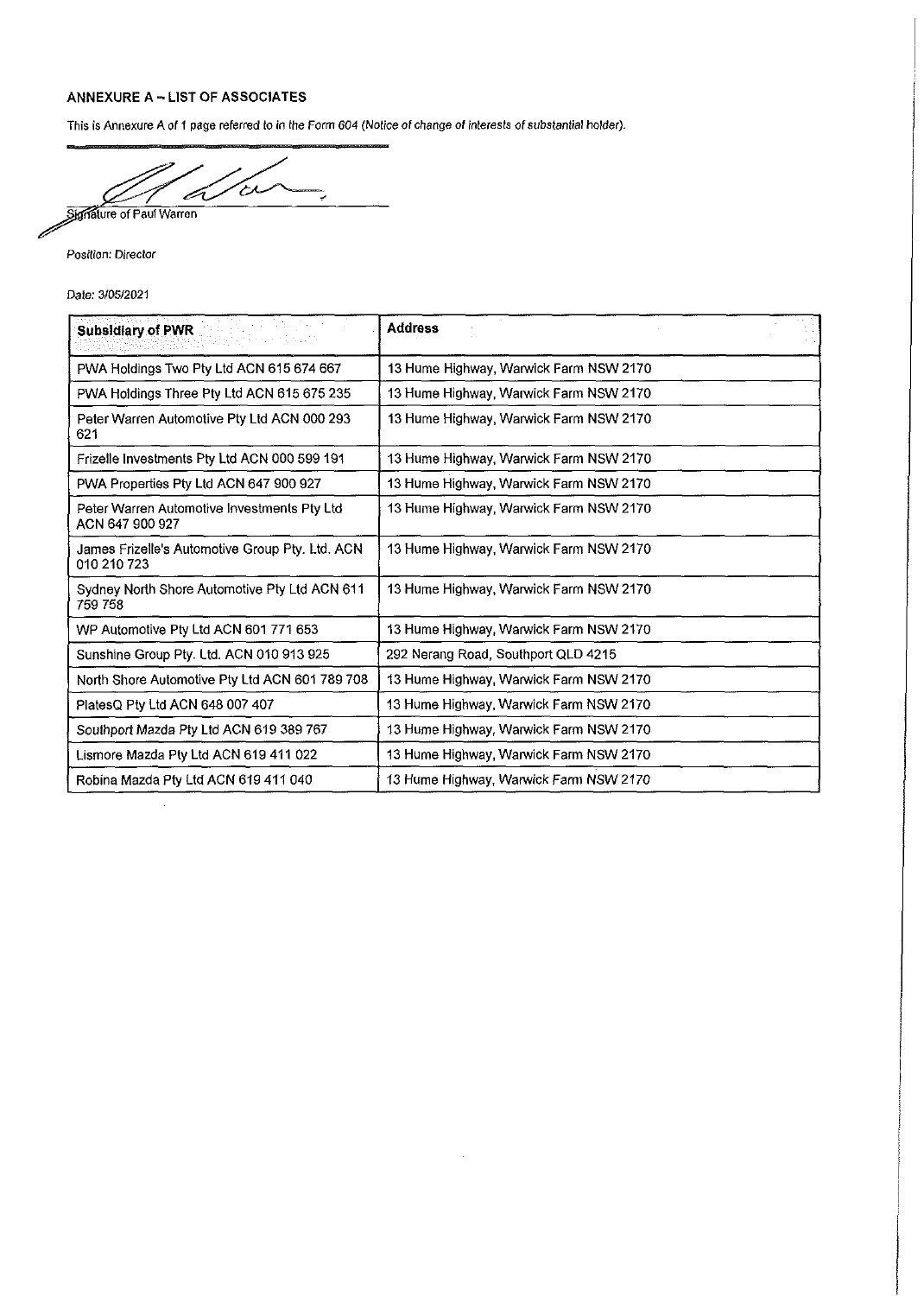#### **ANNEXURE <sup>B</sup> - LIST OF NEW ESCROWED SHAREHOLDERS**

This Is Annexure B of <sup>1</sup> page referred to in (he Form 604 (Notice of change of interests of substantial holder).

 $\overline{\mathscr{C}}$ Signature of Paul Warren

Position: Director

Date: 3/05/2021

| Registered Holder of Securities<br>나는 분위기 시작하자 전화 화도로 | <b>Address</b>                         |  |
|-------------------------------------------------------|----------------------------------------|--|
| WF Property Holdings Pty Ltd                          | 13 Hume Highway, Warwick Farm NSW 2170 |  |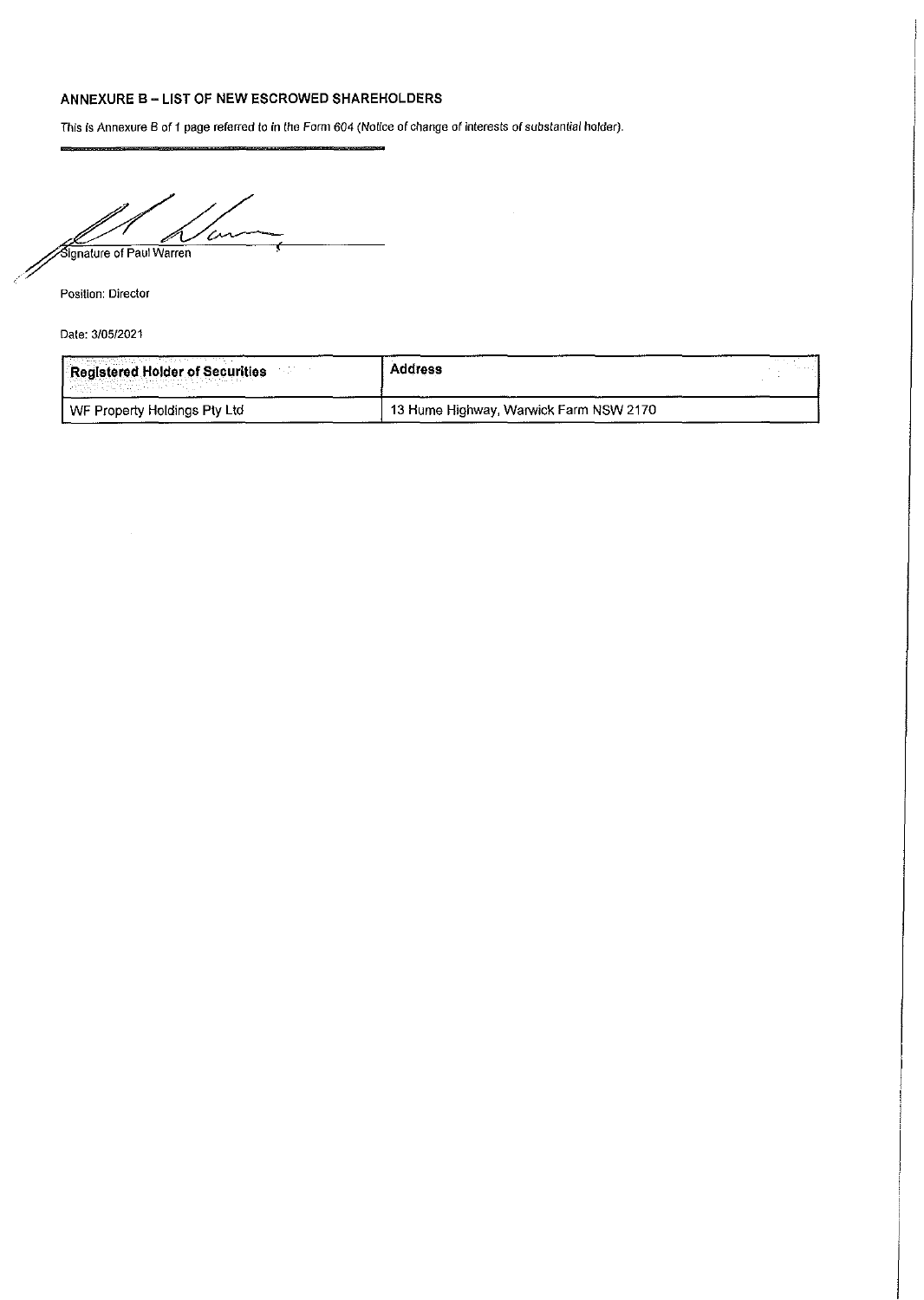# ANNEXURE C-VOLUNTARY ESCROW DEEDS

s is Annexure C of \_\_19 \_\_pages referred to in the Form 604 (Notice of change of interests of substantial holder).

 $\bar{z}$ 

*Fo*r

*<u>Signature of Paul Warren</u>* 

Position: Director

Date: 3/05/2021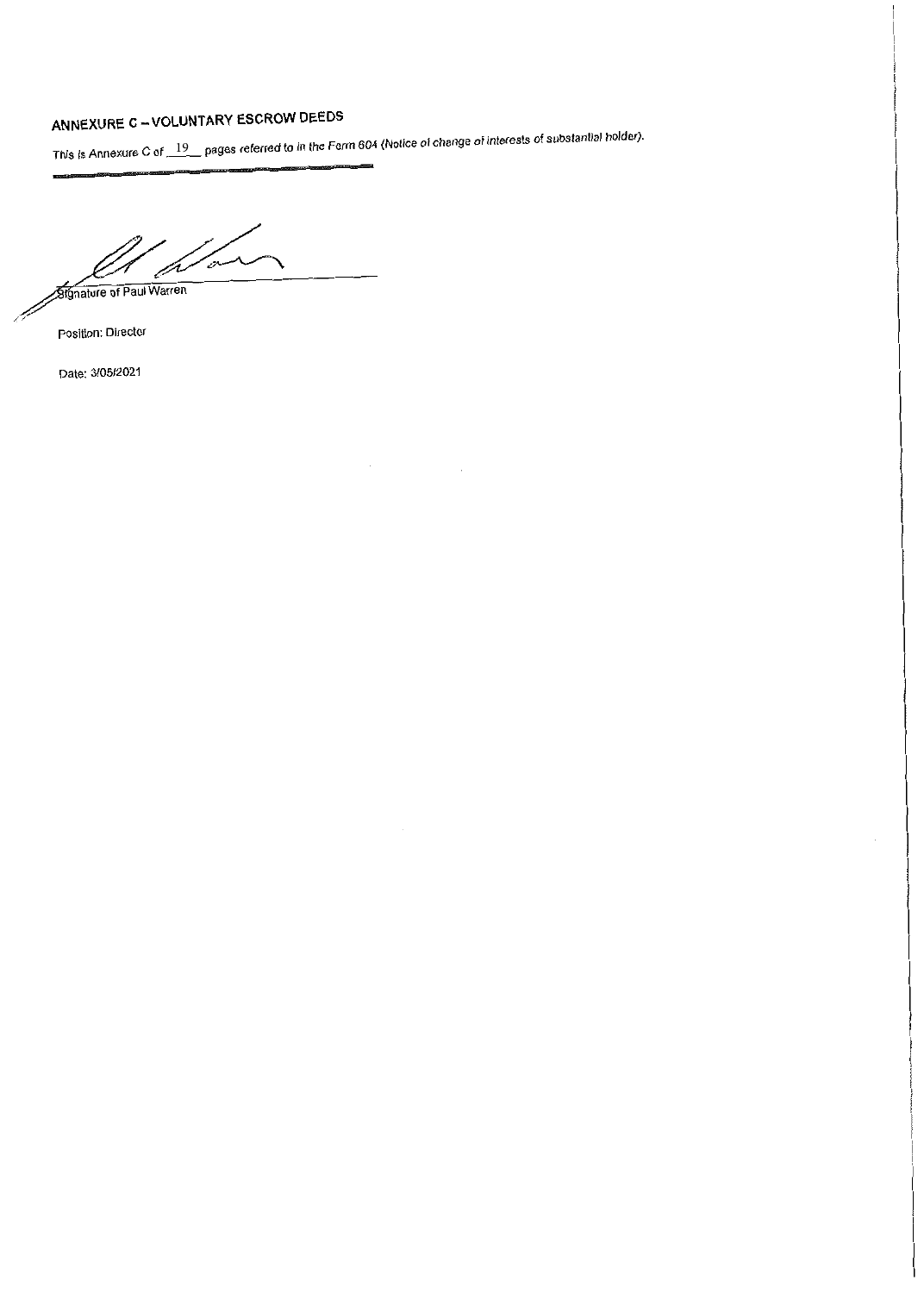

# Voluntary escrow deed

Peter Warren Automotive Holdings Limited The Holder named in item [2](#page-21-0) of [Schedule 2](#page-21-1)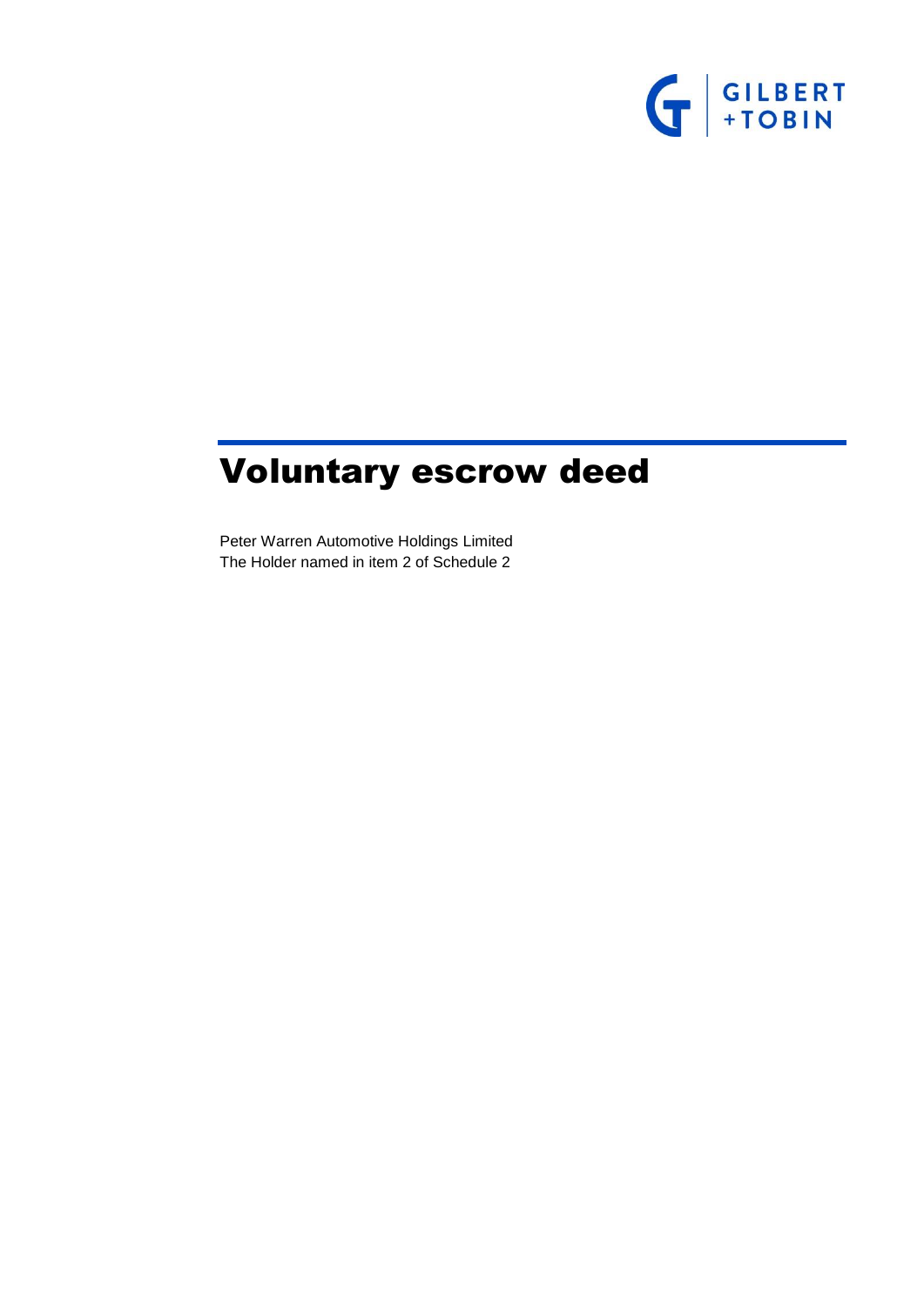| <b>Contents</b> |                                                     | Page |                         |
|-----------------|-----------------------------------------------------|------|-------------------------|
| $\mathbf{1}$    | Defined terms and interpretation                    |      | 1                       |
|                 | 1.1<br>Definitions in the Dictionary                |      | 1                       |
|                 | 1.2<br>Interpretation                               |      | 1                       |
| $\overline{2}$  | Condition precedent                                 |      | 1                       |
| 3               | <b>Escrow restrictions</b>                          |      | $\overline{2}$          |
|                 | 3.1<br><b>Voluntary Escrow Shares</b>               |      | $\overline{2}$          |
| 4               | <b>Holding Lock</b>                                 |      | $\overline{2}$          |
|                 | 4.1<br>Agreement to Holding Lock                    |      | $\overline{2}$          |
|                 | 4.2<br>Application of Holding Lock                  |      | $\overline{2}$          |
|                 | Removal of Holding Lock<br>4.3                      |      | $\overline{2}$          |
| 5               | Exceptions                                          |      | $\overline{2}$          |
|                 | 5.1<br>Dealing                                      |      | $\overline{2}$          |
|                 | 5.2<br>Notice                                       |      | 3                       |
| 6               | Warranties                                          |      | 3                       |
|                 | 6.1<br>Giving of warranties                         |      | 3                       |
|                 | 6.2<br>Warranties of Holder                         |      | 3                       |
|                 | 6.3<br><b>Breach of warranties</b>                  |      | $\overline{\mathbf{4}}$ |
|                 | 6.4<br>Survival of warranties and representations   |      | 5                       |
| $\overline{7}$  | Permitted dealings with the Voluntary Escrow Shares |      | 5                       |
| 8               | Consequences of breach                              |      | 5                       |
| 9               | Amendment                                           |      | 5                       |
| 10              | Termination                                         |      | 5                       |
| 11              | Capacity                                            |      | 6                       |
| 12              | Release of results                                  |      | 6                       |
| 13              | Notices                                             |      | 6                       |
|                 | 13.1<br>General                                     |      | 6                       |
| 14              | General                                             |      | 7                       |
|                 | Choice of law (Governing law)<br>14.1               |      | $\overline{7}$          |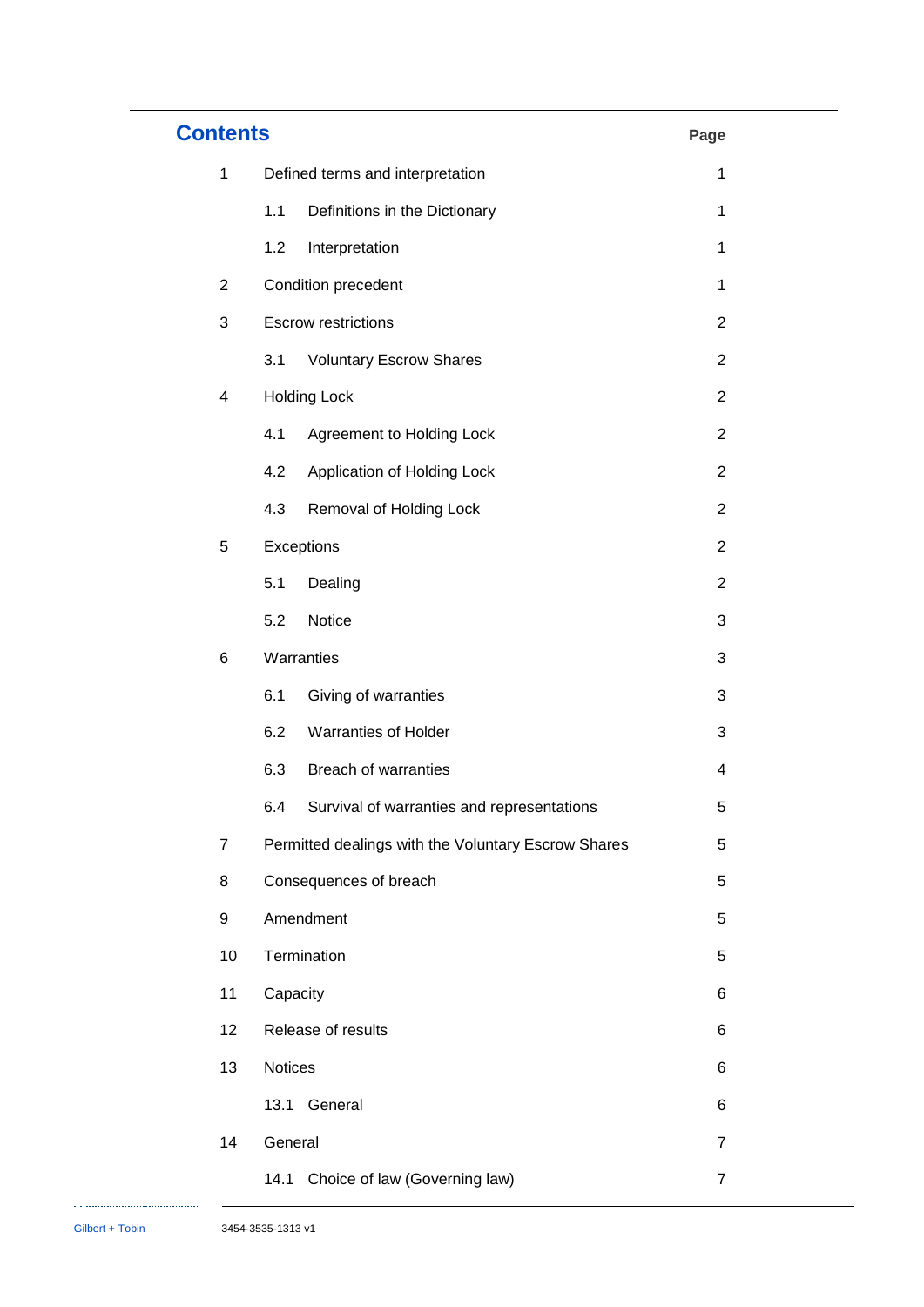|                       | 14.2 Choice of jurisdiction | 8  |
|-----------------------|-----------------------------|----|
|                       | 14.3 Further assurances     | 8  |
|                       | 14.4 Counterparts           | 8  |
|                       | 14.5 Time of essence        | 8  |
|                       | 14.6 Waiver                 | 8  |
|                       | 14.7 Severability           | 8  |
| Schedule 1 Dictionary |                             | 9  |
| Schedule 2 Details    |                             | 13 |
| Execution page        |                             | 14 |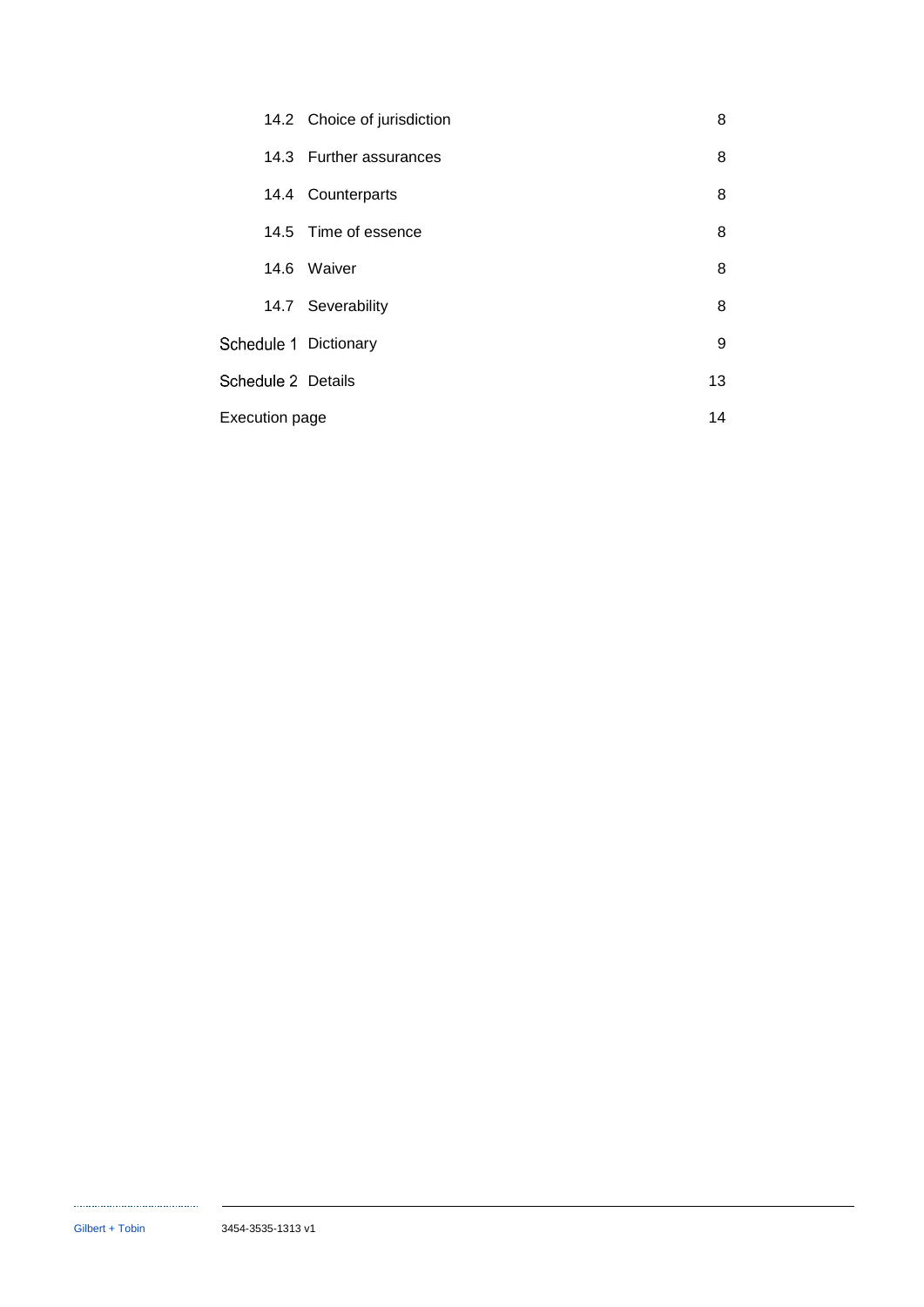### **Parties**

- 1 **The person named in item [1](#page-21-2) of [Schedule 2](#page-21-1)** (**Company**)
- 2 **The person named in item [2](#page-21-0) of [Schedule 2](#page-21-1)** (**Holder**)

### **Background**

- A The Company intends to be admitted to the official list of ASX and proposes to issue Shares pursuant to the Initial Public Offer.
- B The Holder holds or will hold the Voluntary Escrow Shares on or around Completion.
- C The Holder agrees to escrow the Voluntary Escrow Shares for the Escrow Period pursuant to the terms of this deed on the basis that the Company will take the steps necessary to be admitted to the official list of ASX.

### The parties agree

### **1 Defined terms and interpretation**

### **1.1 Definitions in the Dictionary**

Other than as expressly provided or where the context makes it clear that the following rule is not intended to apply, a term or expression starting with a capital letter:

- (a) which is defined in the Dictionary in [Schedule 1](#page-17-0) (**[Dictionary](#page-17-0)**), has the meaning given to it in the Dictionary;
- (b) which is defined in the Corporations Act, but is not defined in the Dictionary, has the meaning given to it in the Corporations Act; and
- (c) which is defined in the GST Law, but is not defined in the Dictionary or the Corporations Act, has the meaning given to it in the GST Law.

### **1.2 Interpretation**

The interpretation clause in [Schedule 1](#page-17-0) (**[Dictionary](#page-17-0)**) sets out rules of interpretation for this deed.

## <span id="page-9-0"></span>**2 Condition precedent**

- (a) The respective rights and obligations of the parties under this deed are conditional upon Completion occurring and the Holder holding Voluntary Escrow Shares immediately following Completion.
- (b) If the condition precedent in paragraph [\(a\)](#page-9-0) above, or if Completion does not occur, in either case by 30 June 2021, this deed will terminate with immediate effect.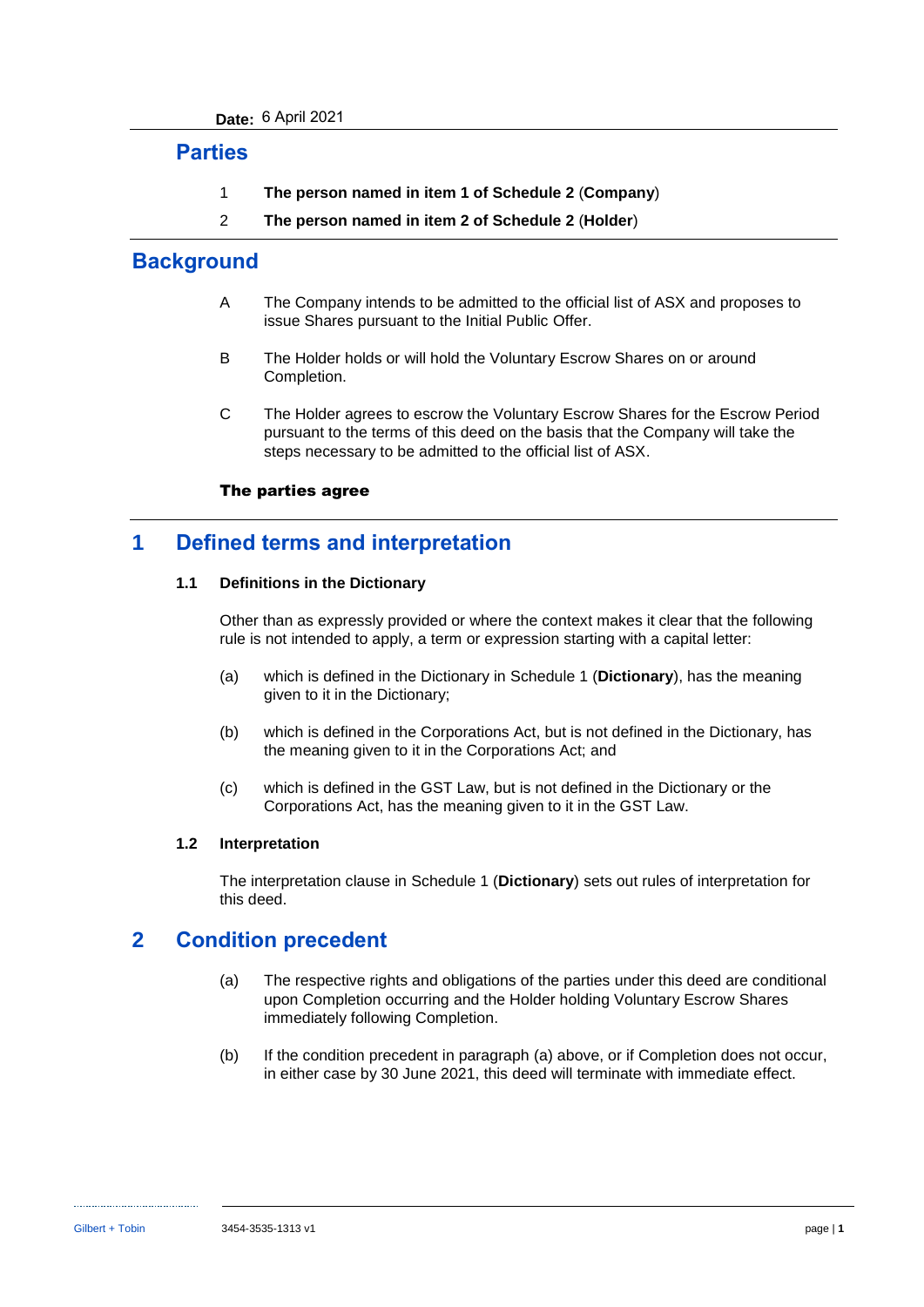### <span id="page-10-2"></span>**3 Escrow restrictions**

#### **3.1 Voluntary Escrow Shares**

Subject to clause [5](#page-10-0) (**[Exceptions](#page-10-0)**), during the Escrow Period, the Holder must not Deal in the Voluntary Escrow Shares.

## **4 Holding Lock**

### **4.1 Agreement to Holding Lock**

Subject to clause [4.2](#page-10-1) (**[Application of Holding Lock](#page-10-1)**), the Holder agrees to the application of a Holding Lock to the Voluntary Escrow Shares, and agrees to take all necessary steps to ensure that its Voluntary Escrow Shares are registered and held for the Holder on the Issuer Sponsored Subregister whilst any restrictions under clause [3](#page-10-2) of this deed apply to those Voluntary Escrow Shares.

### <span id="page-10-1"></span>**4.2 Application of Holding Lock**

The Company will apply a Holding Lock to the Voluntary Escrow Shares upon Completion and may only remove the Holding Lock with respect to the Voluntary Escrow Shares if permitted under clause [4.3](#page-10-3) (**[Removal of Holding Lock](#page-10-3)**).

### <span id="page-10-3"></span>**4.3 Removal of Holding Lock**

- (a) Upon request by the Holder the Company must promptly remove the Holding Lock with respect to the Voluntary Escrow Shares to the extent necessary to facilitate a Dealing that is permitted under clause [5](#page-10-0) (**[Exceptions](#page-10-0)**).
- (b) The Company must remove the Holding Lock with respect to the Voluntary Escrow Shares on the Business Day after the end of the relevant Escrow Period.
- (c) The Company must notify ASX that the Voluntary Escrow Shares will be released from the Holding Lock in accordance with the timing requirements set out in ASX Listing Rule 3.10A.

### <span id="page-10-0"></span>**5 Exceptions**

### **5.1 Dealing**

- (a) During the Escrow Period, the Holder may Deal in any of its Voluntary Escrow Shares if the Dealing arises solely as a result of:
	- (i) the acceptance of a bona fide third party offer under a Takeover Bid in relation to those Voluntary Escrow Shares, provided that the holders of at least half of the Shares that are not subject to any voluntary escrow deed, and to which the offers under the bid relate, have accepted the bid; or
	- (ii) the transfer or cancellation of the Voluntary Escrow Shares in the Company as part of a scheme of arrangement under Part 5.1 of the Corporations Act, provided that the scheme of arrangement has received all necessary approvals, including all such necessary court and shareholder approvals,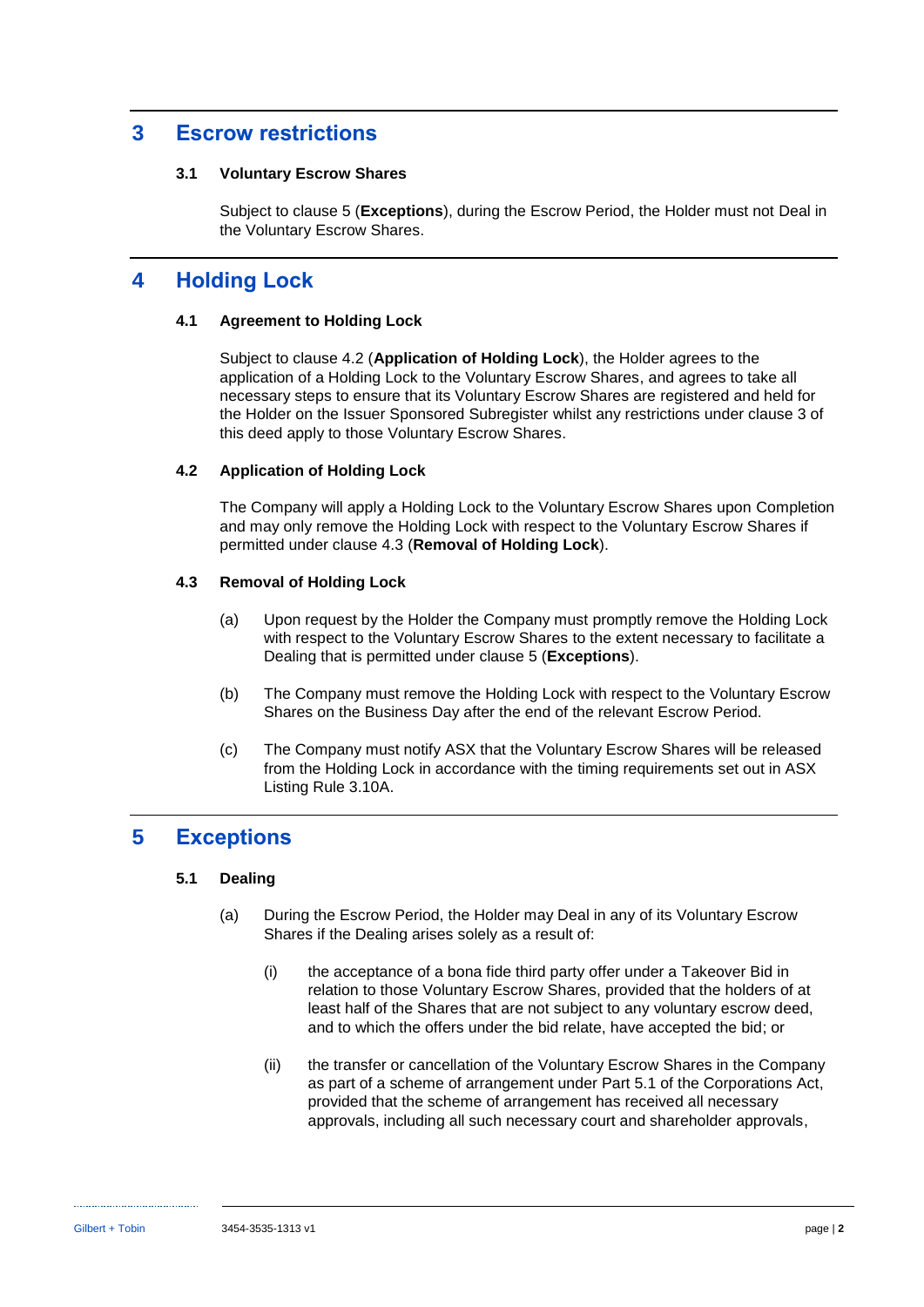provided, in each case, that if for any reason any or all Voluntary Escrow Shares are not transferred or cancelled in accordance with such a Takeover Bid or scheme of arrangement (including because the Takeover Bid does not become unconditional), then the Holder agrees that the restrictions applying to the Voluntary Escrow Shares under this deed will continue to apply and without limiting the foregoing, the Holding Lock will be reapplied to all Voluntary Escrow Shares not so transferred or cancelled.

(b) During the Escrow Period, the Holder may Deal in any of its Voluntary Escrow Shares to the extent the Dealing is required by applicable law (including an order of a court of competent jurisdiction).

### **5.2 Notice**

If the Holder becomes aware:

- (a) that a Dealing in any Voluntary Escrow Shares has occurred, or is likely to occur, during the Escrow Period; or
- (b) of any matter which is likely to give rise to a Dealing in any Voluntary Escrow Shares during the Escrow Period,

it must notify the Company as soon as practicable after becoming aware of the Dealing or the matters giving rise to the Dealing, providing full details.

### <span id="page-11-0"></span>**6 Warranties**

#### **6.1 Giving of warranties**

Each of the warranties and representations in this clause [6](#page-11-0) is given in favour of the Company:

- (a) as at the date of this deed; and
- (b) at all times until expiry of the Escrow Period.

The warranties and representations in this clause [6](#page-11-0) are given in respect of any and all Voluntary Escrow Shares which the Holder holds during the Escrow Period, including as a result of a permitted Dealing in accordance with clause [5](#page-10-0) of this deed.

#### <span id="page-11-1"></span>**6.2 Warranties of Holder**

The Holder warrants and represents the following:

- (a) it has full power and authority, without the consent of any other person, to enter into and perform its obligations under this deed (including, if the Holder has entered into this deed as a trustee (**Trustee**), under the trust deed for the relevant trust (**Trust**));
- (b) it has taken all necessary action to authorise the execution, delivery and performance of this deed in accordance with its terms;
- (c) this deed constitutes legal, valid and binding obligations and, subject to any necessary stamping and registration, is enforceable in accordance with its terms;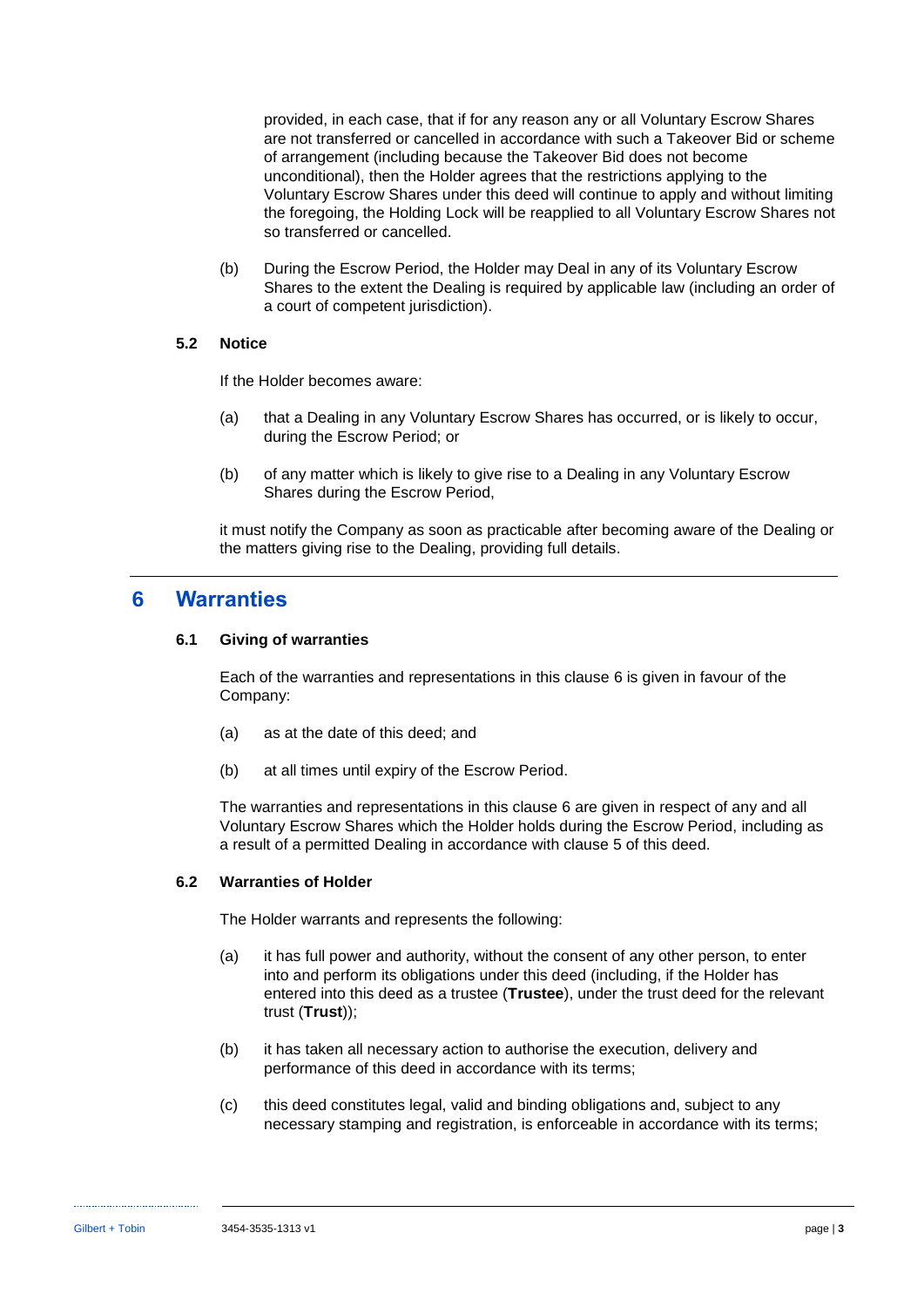- (d) the execution, delivery and performance by the Holder of this deed does not and will not violate, breach or result in a contravention of:
	- (i) any applicable law, regulation or authorisation;
	- (ii) its constitution or other constituent documents (or, if the Holder is a Trustee, the trust deed for the Trust); or
	- (iii) any agreement, undertaking, encumbrance or document which is binding on that party.
- (e) before the Escrow Period begins, it has not done, or omitted to do, any act which would breach clauses [3](#page-10-2) or [5o](#page-10-0)f this deed if done or omitted to be done during the Escrow Period or taken any other action which will cause it to breach clauses [3](#page-10-2) or [5](#page-10-0) of this deed during the Escrow Period;
- (f) immediately following Completion, the Holder will hold the Voluntary Escrow Shares as set out in [Schedule 2](#page-21-1) (**[Details](#page-21-1)**);
- (g) the Holder has not granted any encumbrances or any interests or rights to third parties in respect of the Voluntary Escrow Shares, and will not do so during the Escrow Period (other than permitted by this deed), such that the Voluntary Escrow Shares are free from all encumbrances and other third party interests or rights (other than where permitted by this deed);
- (h) the Voluntary Escrow Shares will, immediately following Completion, be all of the securities, economic interests or other interests that the Holder directly or indirectly has in the Company;
- (i) no person (other than the Holder) has the power to direct or cause the direction of the management of the Holder, whether through the ownership or voting securities or by agreement or by virtue of any person being the manager or adviser of the Holder or otherwise;
- (j) there is no Controller and there are no Controller Interests; and
- (k) if the Holder is a Trustee:
	- (i) the Trustee is the sole trustee of the Trust and, to the best of its knowledge and belief, there is no proposal to remove or replace it as trustee of the Trust;
	- (ii) the Holder has the right to be fully indemnified out of the assets of the Trust in respect of any liability arising under, or in connection with, this deed and the right has not been modified, released or diminished in any way. The assets of the Trust are sufficient to satisfy that right in full and the Holder has not released or disposed of its equitable lien over that trust; and
	- (iii) the Trust has not been terminated and there is no effective proposal or requirement to wind up, deregister, terminate, reconstitute or resettle the Trust.

### **6.3 Breach of warranties**

A breach of any of the warranties and representations in this clause [6](#page-11-0) is a breach of the terms of this deed.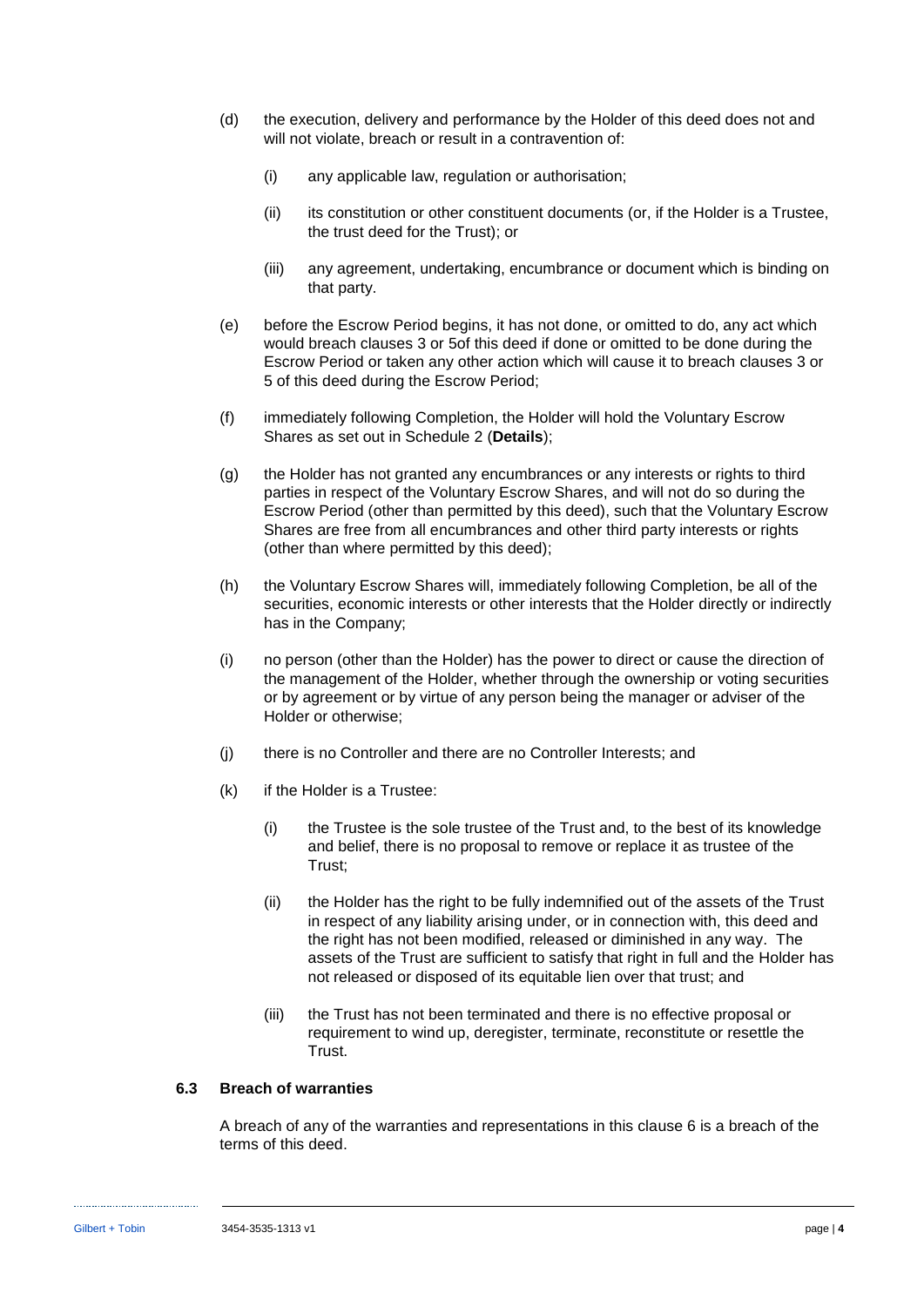#### **6.4 Survival of warranties and representations**

The warranties and representations in this clause [6](#page-11-0) survive termination of this deed.

### **7 Permitted dealings with the Voluntary Escrow Shares**

Except as expressly provided for in clause [3,](#page-10-2) nothing in this deed restricts the Holder from dealing with the Voluntary Escrow Shares or exercising rights attaching to, or afforded to the holder of the Voluntary Escrow Shares, including (without limitation) by:

- (a) exercising any voting rights attaching to Voluntary Escrow Shares;
- (b) receiving or being entitled to any dividend, return of capital or other distribution attaching to Voluntary Escrow Shares; and
- (c) receiving or participating in any rights or bonus issue in connection with the Voluntary Escrow Shares.

### **8 Consequences of breach**

- (a) If it appears to the Company that the Holder may breach this deed, the Company may, and has undertaken to the joint lead managers of the Initial Public Offering that it will, take any steps necessary to prevent the breach, or to enforce the deed as soon as it becomes aware of the potential breach.
- (b) If the Holder breaches this deed, each of the following applies:
	- (i) the Company may take any steps that it considers necessary to enforce this deed and/or rectify the breach; and
	- (ii) the Company may refuse to acknowledge, deal with, accept or register any sale, assignment, transfer or conversion of any of the Voluntary Escrow Shares. This is in addition and without prejudice to other rights and remedies of the Company.
- (c) The parties agree that damages would be an insufficient remedy for breach of clause [3](#page-10-2) and the Holder agrees that the Company is entitled to seek and obtain an injunction or specific performance to enforce the Holder's obligations under clause [3](#page-10-2) without proof of actual damage and without prejudice to any of its other rights or remedies.

### **9 Amendment**

This deed can only be amended or replaced by another deed executed by the parties.

### **10 Termination**

This deed terminates automatically if:

- (a) the Company withdraws the Initial Public Offer;
- (b) the Company is not admitted to the official list of ASX by 30 June 2021; or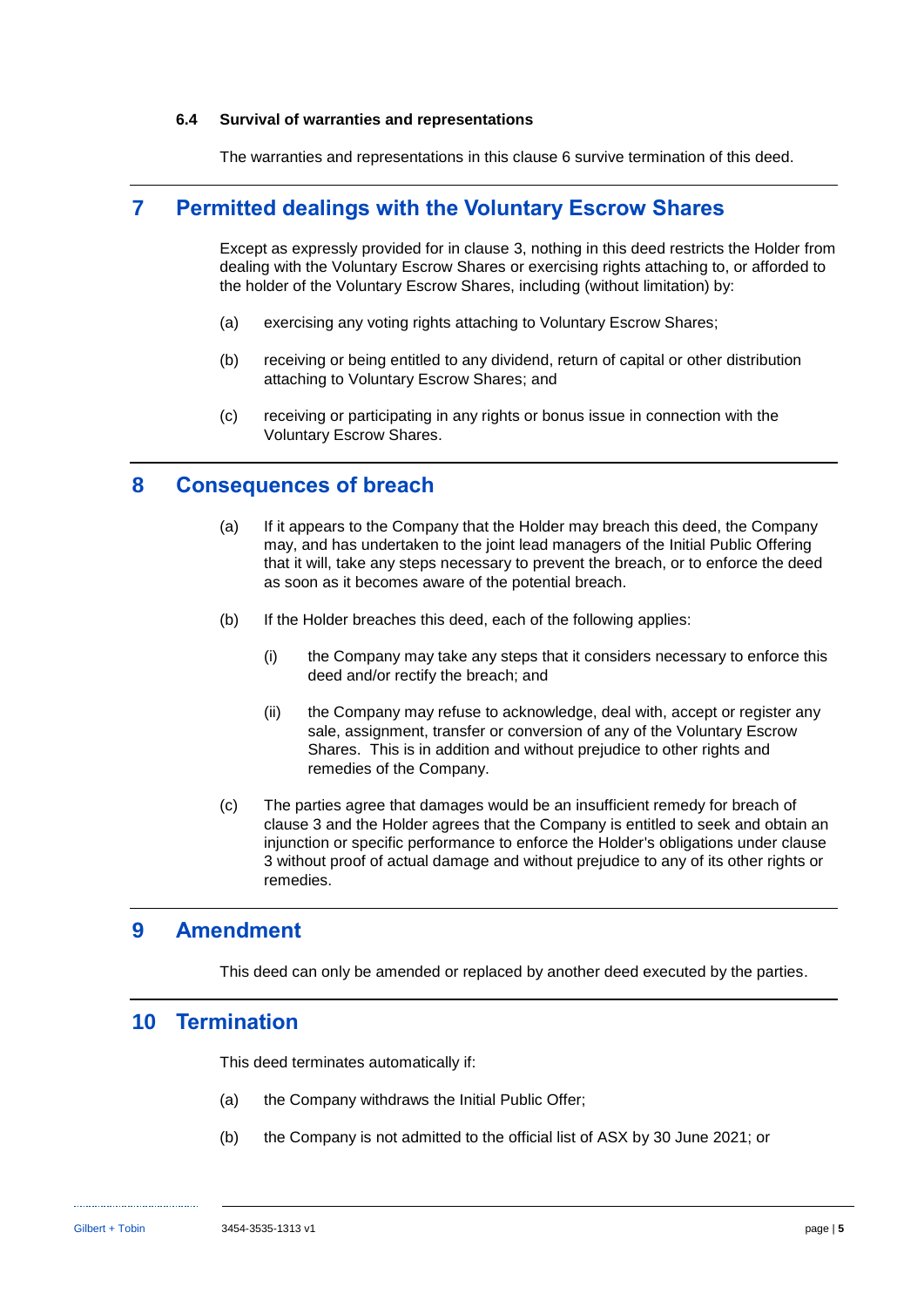(c) otherwise when the Holding Lock is released in full in respect of all Voluntary Escrow Shares.

# <span id="page-14-0"></span>**11 Capacity**

If the Holder has entered into this deed as a trustee:

- (a) notwithstanding any other provision of this deed including any provision expressed to prevail over this clause [11](#page-14-0) subject to clause [11\(c\),](#page-14-1) the Holder enters into this deed only in its capacity as trustee of the relevant trust and in no other capacity. A liability arising under or in connection with this deed can be enforced against the Holder only to the extent which it can be satisfied out of the property of the relevant trust for which the Holder is actually indemnified for the liability. The Holder will exercise its rights of indemnification in order to satisfy its obligations under this deed;
- (b) subject to clause [11\(c\),](#page-14-1) a party to this deed may not sue the Holder in any capacity other than as trustee in respect of the relevant trust, including seeking the appointment to the Holder of a receiver (except in relation to property of the relevant trust), a liquidator, administrator or any similar person; and
- <span id="page-14-1"></span>(c) the provisions of this clause [11](#page-14-0) will not apply to any obligation or liability of the Holder to the extent that it is not satisfied because under the relevant trust deed or by operation of law, there is a reduction in the extent to which the Holder is entitled to exercise its right of indemnification out of the assets of the relevant trust, or the right does not exist at all, as a result of the Holder's fraud, negligence, improper performance of duties or breach of trust.

### **12 Release of results**

The Company agrees to release its half year financial results for the H1FY22 period in accordance with the timeframes required by the Corporations Act and ASX Listing Rules.

### <span id="page-14-2"></span>**13 Notices**

### **13.1 General**

- (a) Unless expressly stated otherwise in this deed a notice, consent or other communication given under this deed including, but not limited to, a request, certificate, demand, consent, waiver or approval, to or by a party to this deed (**Notice**):
	- (i) must be in legible writing and in English;
	- (ii) must be addressed to the party to whom it is to be given (**Addressee**) at the address or email address set out in [Schedule 2](#page-21-1) or to any other address or email address a party notifies to the other under this clause;
	- (iii) must be signed by or on behalf of the sender (if an individual) or an Officer of the sender;
	- (iv) must be either: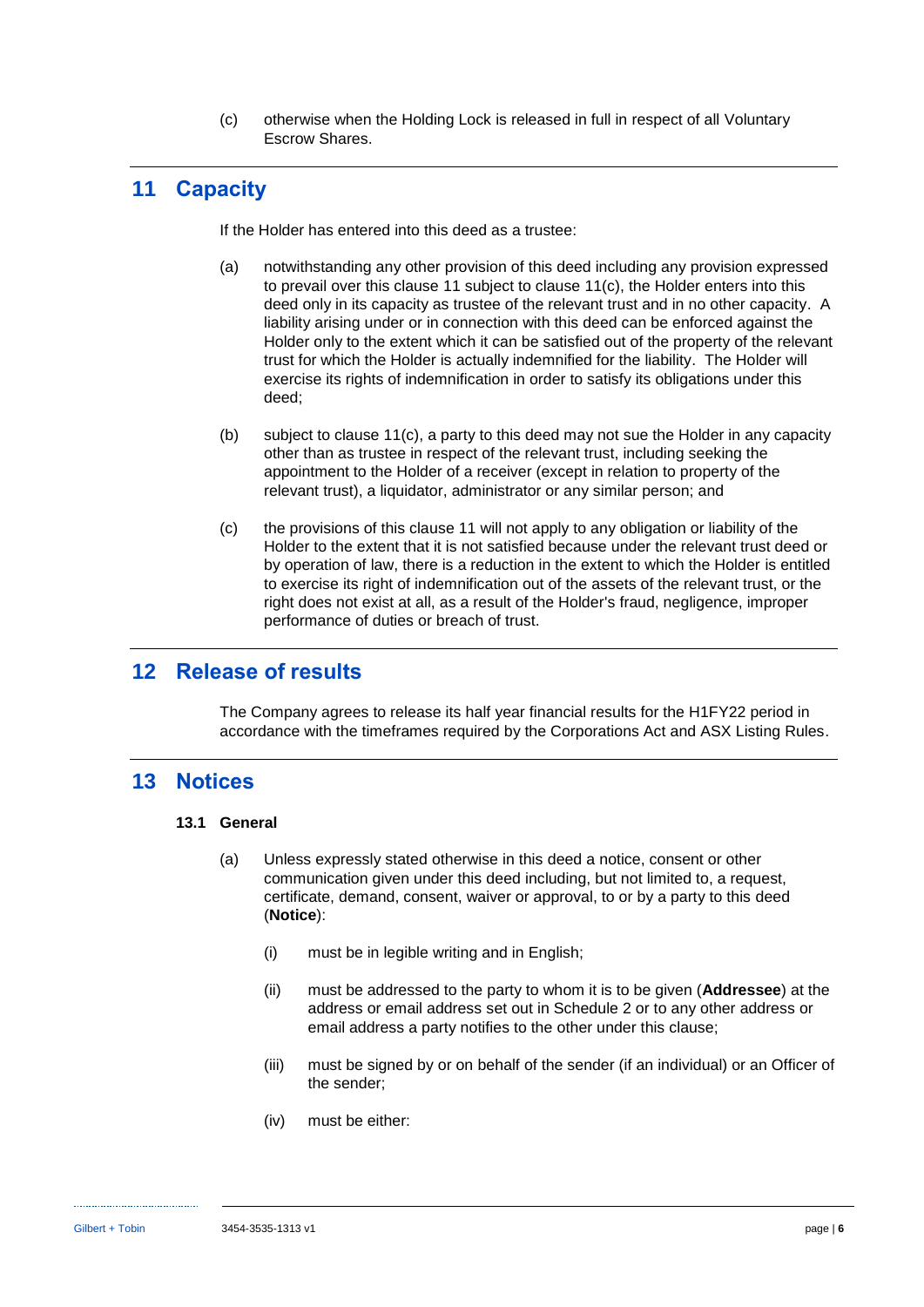- (A) delivered by hand or sent by pre-paid mail (by airmail if sent to or from a place outside of Australia) to the Addressee; or
- (B) sent by email to the Addressee's email address; and
- (v) is deemed to be received by the Addressee in accordance with clause [13.1\(c\).](#page-15-0)
- (b) If:
	- (i) a party changes its address and fails to notify the other party of this change and the new address, delivery of Notices marked to the attention of the Addressee at that new address is deemed compliant with the notice obligations under this clause;
	- (ii) an individual named in clause [13.1](#page-14-2) ceases to work in the role specified or ceases to work for the Addressee and the Addressee fails to notify the other party of an alternative individual, delivery of notices marked to the attention of an individual in the same or equivalent role at that party is deemed compliant with the notice obligations under this clause; and
	- (iii) an individual associated with an email address listed in clause [13.1](#page-14-2) ceases to work for the Addressee and the Addressee fails to notify the other party of an alternative email address, notices sent by email to a manager or equivalent level personnel at that party is deemed compliant with the notice obligations under this clause.
- <span id="page-15-0"></span>(c) Without limiting any other means by which the sender may be able to prove that a Notice has been received by the Addressee, a Notice is deemed to be received:
	- (i) if sent by hand, when delivered to the Addressee;
	- (ii) if sent by post, on the  $5<sup>th</sup>$  Business Day after the date of posting, or if to or from a place outside Australia, on the 10th Business Day after the date of posting; or
	- (iii) if sent by email:
		- (A) when the sender receives an automated message confirming delivery; or
		- (B) 30 minutes after the time sent (as recorded on the device from which the sender sent the email) unless the sender receives an automated message that the email has not been delivered,

whichever happens first,

but if the delivery or receipt is on a day which is not a Business Day or is after 5.00pm (Addressee's time), it is deemed to be received at 9.00am on the following Business Day.

### **14 General**

#### **14.1 Choice of law (Governing law)**

This deed is governed by the laws of Victoria, Australia.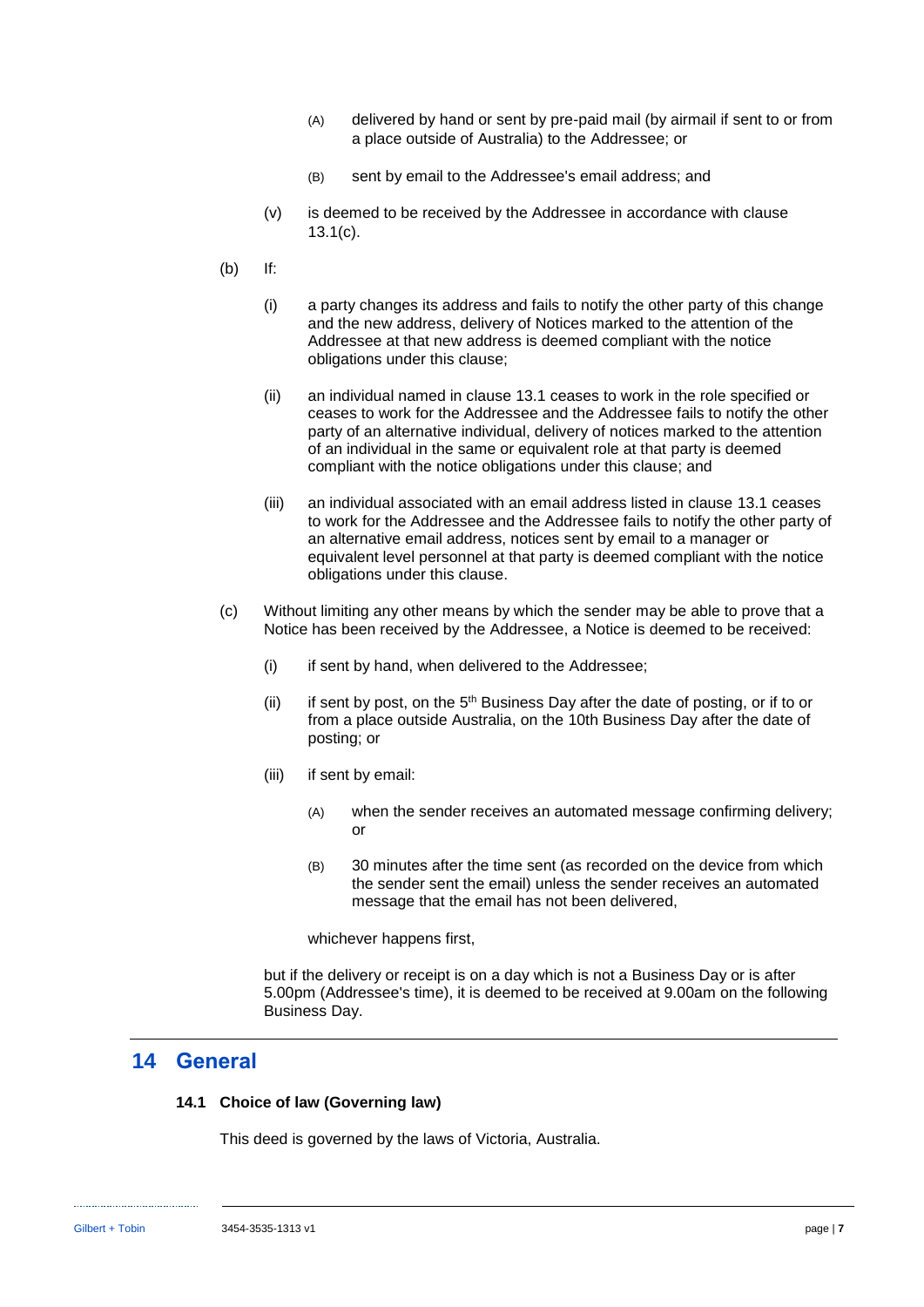### **14.2 Choice of jurisdiction**

Each party irrevocable and unconditionally submits to the non-exclusive jurisdiction of the courts of Victoria, Australia, including, for the avoidance of doubt, the Federal Court of Australia sitting in Victoria, Australia.

#### **14.3 Further assurances**

Except as expressly provided in this deed, each party must, at its own expense, do all things reasonably necessary to give full effect to this deed and the matters contemplated by it.

#### **14.4 Counterparts**

- (a) This deed may be executed in any number of counterparts, each of which:
	- (i) may be executed electronically or in handwriting; and
	- (ii) will be deemed an original whether kept in electronic or paper form, and all of which taken together will constitute one and the same document.

Without limiting the foregoing, if the signatures on behalf of one party are on more than one copy of this deed, this shall be taken to be the same as, and have the same effect as, if all of those signatures were on the same counterpart of this deed.

#### **14.5 Time of essence**

Time is of the essence to this deed.

#### **14.6 Waiver**

- (a) No waiver of a right or remedy under this deed is effective unless it is in writing and signed by the party granting it. It is only effective in the specific instance and for the specific purpose for which it is granted.
- (b) A single or partial exercise of a right or remedy under this deed does not prevent a further exercise of that or of any other right or remedy.
- (c) Failure to exercise or delay in exercising a right or remedy under this deed does not operate as a waiver or prevent further exercise of that or any other right or remedy.

### **14.7 Severability**

Any term of this deed which is wholly or partially void or unenforceable is severed to the extent that it is void or unenforceable. The validity or enforceability of the remainder of this deed is not affected.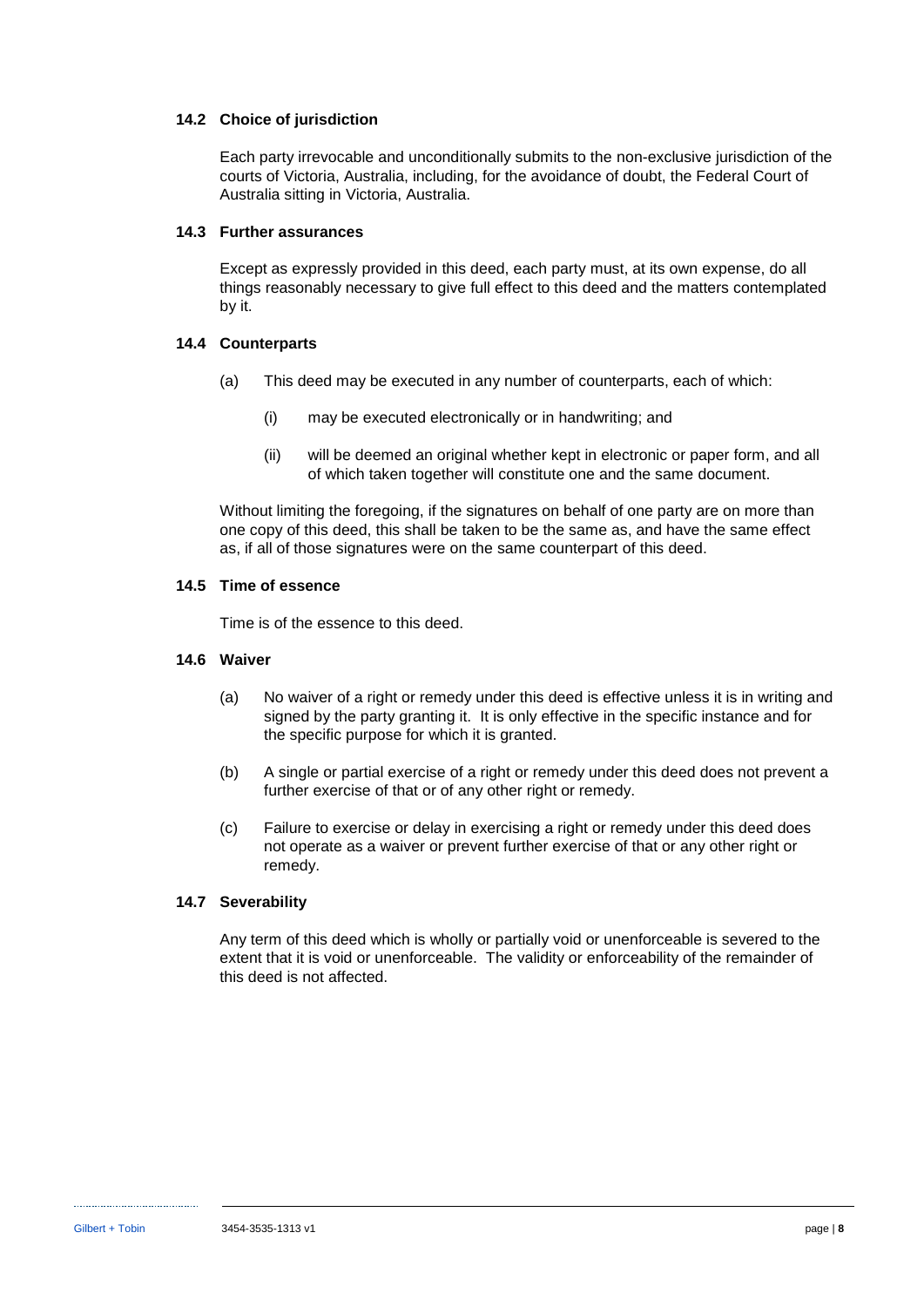#### <span id="page-17-0"></span>**Schedule 1 Dictionary**

### **1 Dictionary**

The following definitions apply in this deed.

**ASX** means ASX Limited (ACN 008 624 691) or the financial market operated by it, as the context requires.

**ASX Listing Rules** means the listing rules of ASX.

**ASX Settlement Operating Rules** means the settlement operating rules of ASX Settlement Pty Ltd (ACN 008 504 532).

**Business Day** means a day (other than a Saturday, Sunday or public holiday) on which banks are open for general banking business in Victoria, Australia.

**Completion** means the issue and allotment or transfer of the Shares the subject of the Initial Public Offer.

**Controller** has the meaning given to that term in the ASX Listing Rules.

**Controller Interests** means all legal, beneficial, economic or other interests in the Voluntary Escrow Shares (for the duration of the Escrow Period) and each immediate entity through which that interest occurs.

**Corporations Act** means *Corporations Act 2001* (Cth).

**Dealing**, in respect of any Voluntary Escrow Shares, means to directly or indirectly:

- (a) sell, assign, transfer or otherwise Dispose of any legal, beneficial or economic interest in such Voluntary Escrow Share;
- (b) encumber or grant a security interest over such Voluntary Escrow Share or any legal, beneficial or economic interest in that Voluntary Escrow Share;
- (c) grant or exercise an option in respect of such Voluntary Escrow Share;
- (d) do, or omit to do, any act if the act or omission would have the effect of transferring, whether directly or indirectly, effective ownership or control of, or any legal, beneficial or economic interest in, such Voluntary Escrow Share; or
- (e) agree or offer to do any of those things in paragraphs (a) to (d),

and **Deal** has a corresponding meaning.

**Dispose** has the meaning given in the ASX Listing Rules.

**Escrow Period** means the period for which the Voluntary Escrow Shares are escrowed as set out in item [3](#page-21-3) of [Schedule 2.](#page-21-1)

**GST Law** has the meaning given to it in the *A New Tax System (Goods and Services Tax) Act 1999* (Cth).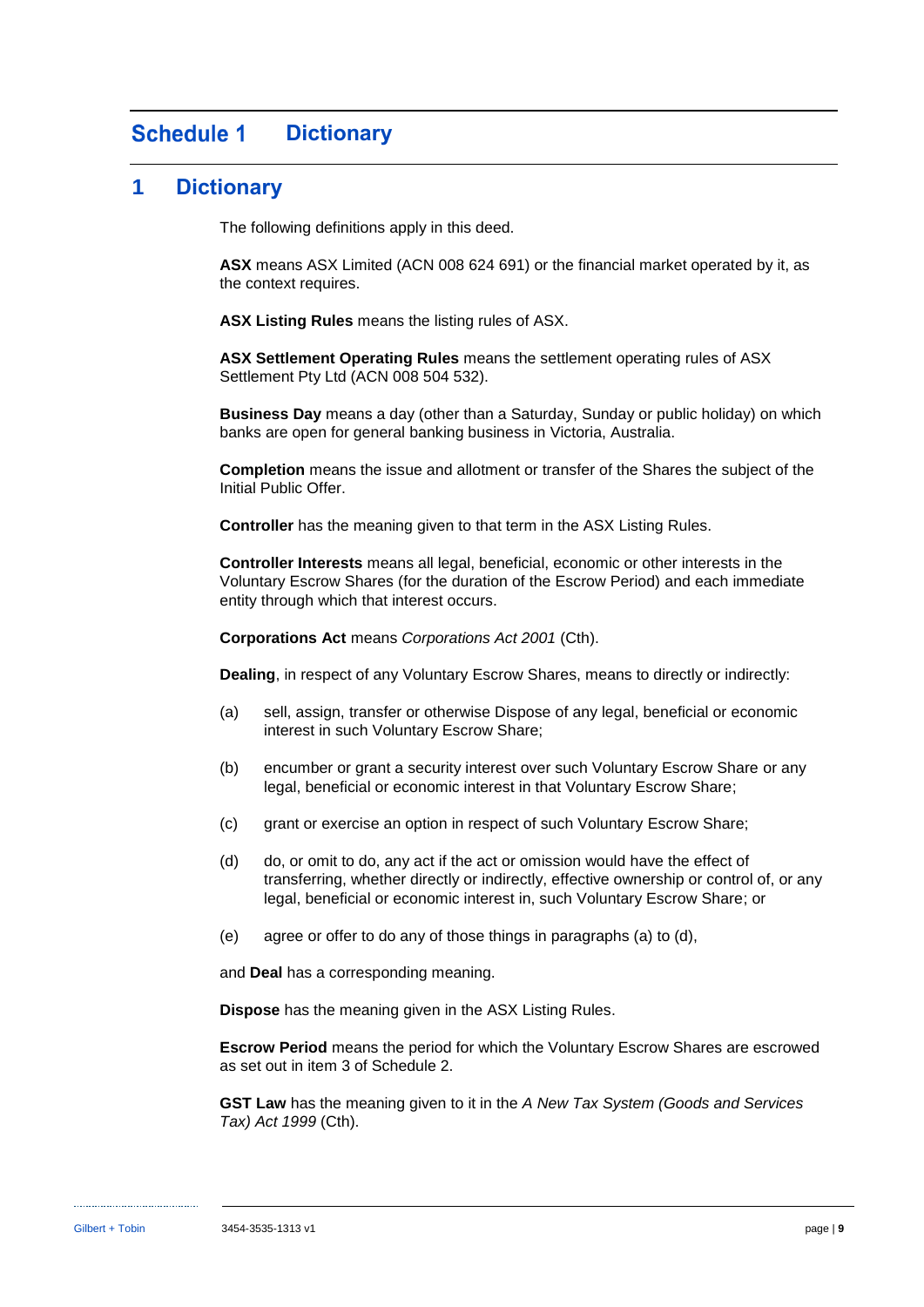**Holding Lock** has the meaning given to that term in section 2 of the ASX Settlement Operating Rules.

**Initial Public Offer** means the proposed initial public offering of Shares by the Company and by Peter Warren Automotive SaleCo Limited ACN 648 605 341.

**Issue Date** means the date Shares are issued or transferred pursuant to the Prospectus.

**Issuer Sponsored Subregister** has the meaning given to that term in section 2 of the ASX Settlement Operating Rules.

**Offer Price** has the meaning given in the Prospectus.

**Prospectus** means the prospectus to be issued by the Company and Peter Warren Automotive SaleCo Limited ACN 648 605 341 in connection with the Initial Public Offer.

**Share** means a fully paid ordinary share in the capital of the Company.

**Takeover Bid** has the meaning given in the Corporations Act and includes a proportional takeover bid.

**Trust** has the meaning given in clause [6.2\(a\).](#page-11-1)

**Trustee** has the meaning given in clause [6.2\(a\).](#page-11-1)

#### **Voluntary Escrow Shares** means:

- (a) in relation to a Holder, the Shares specified in item [4](#page-21-4) of [Schedule 2](#page-21-1) (**[Details](#page-21-1)**); and
- (b) any securities attaching to or arising out of those Shares.

### **2 Interpretation**

In this deed the following rules of interpretation apply unless the contrary intention appears:

- (a) headings are for convenience only and do not affect the interpretation of this deed;
- (b) the singular includes the plural and vice versa;
- (c) words that are gender neutral or gender specific include each gender;
- (d) where a word or phrase is given a particular meaning, other parts of speech and grammatical forms of that word or phrase have corresponding meanings;
- (e) the words 'such as', 'including', 'particularly' and similar expressions are not words of limitation;
- (f) a reference to:
	- $(i)$ a person includes a natural person, partnership, joint venture, government agency, association, corporation, trust or other body corporate;
	- $(ii)$ a thing (including but not limited to a chose in action or other right) includes a part of that thing;
	- $(iii)$ a party includes its agents, successors and permitted assigns;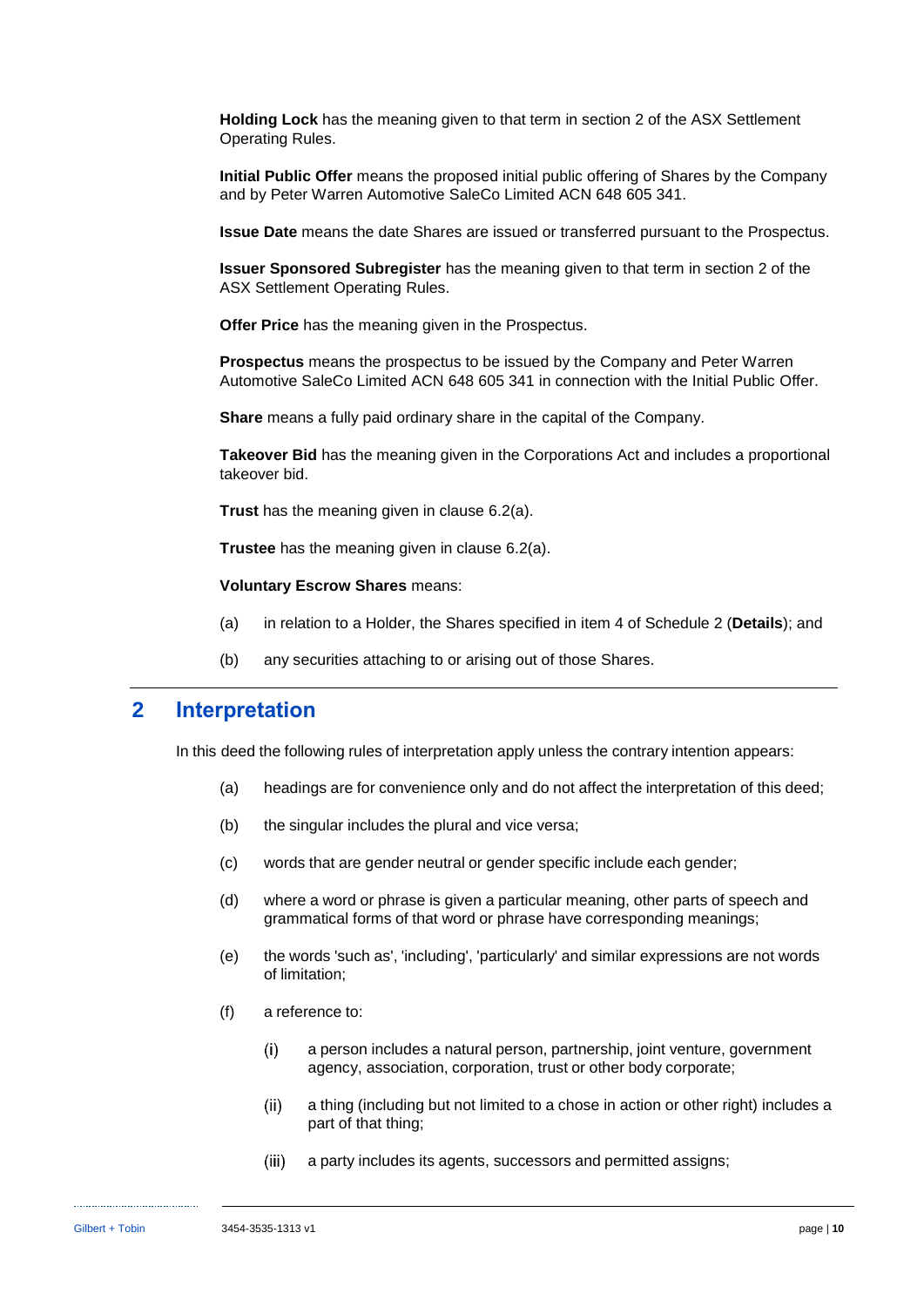- $(iv)$ a document includes all amendments or supplements to that document;
- $(v)$ a clause, term, party, schedule or attachment is a reference to a clause or term of, or party, schedule or attachment to this deed;
- $(vi)$ this deed includes all schedules and attachments to it;
- $(vii)$ a law includes a constitutional provision, treaty, decree, convention, statute, regulation, ordinance, by-law, judgment, rule of common law or equity or a rule of an applicable financial market and is a reference to that law as amended, consolidated or replaced;
- a statute includes any regulation, ordinance, by-law or other subordinate legislation under it;
- $(ix)$ an agreement other than this deed includes an undertaking, or legally enforceable arrangement or understanding whether or not in writing; and
- $(x)$ a monetary amount is in Australian dollars and all amounts payable under or in connection with this deed are payable in Australian dollars;
- (g) unless otherwise specified in this deed, an agreement on the part of two or more persons binds them severally and not jointly;
- (h) no rule of construction applies to the disadvantage of a party because that party was responsible for the preparation of this deed or any part of it;
- (i) when the day on which something must be done is not a Business Day, that thing must be done on the following Business Day;
- (j) in determining the time of day where relevant to this deed, the relevant time of day is:
	- $(i)$ for the purposes of giving or receiving notices, the time of day where a party receiving a notice is located; or
	- $(ii)$ for any other purpose under this deed, the time of day in the place where the party required to perform an obligation is located;
- (k) a day is the period of time commencing at midnight and ending immediately before the next midnight is to occur; and
- (l) if a period of time is calculated from a particular day, act or event (such as the giving of a notice), unless otherwise stated in this deed, it is to be calculated exclusive of that day, or the day of that act or event.

### **3 Compliance with ASX Listing Rules**

During the Escrow Period, and for so long as the Company is listed on the ASX:

- (a) notwithstanding anything contained in this deed, if the ASX Listing Rules prohibit an act being done, that act must not be done;
- (b) nothing contained in this deed prevents an act being done that the ASX Listing Rules require to be done;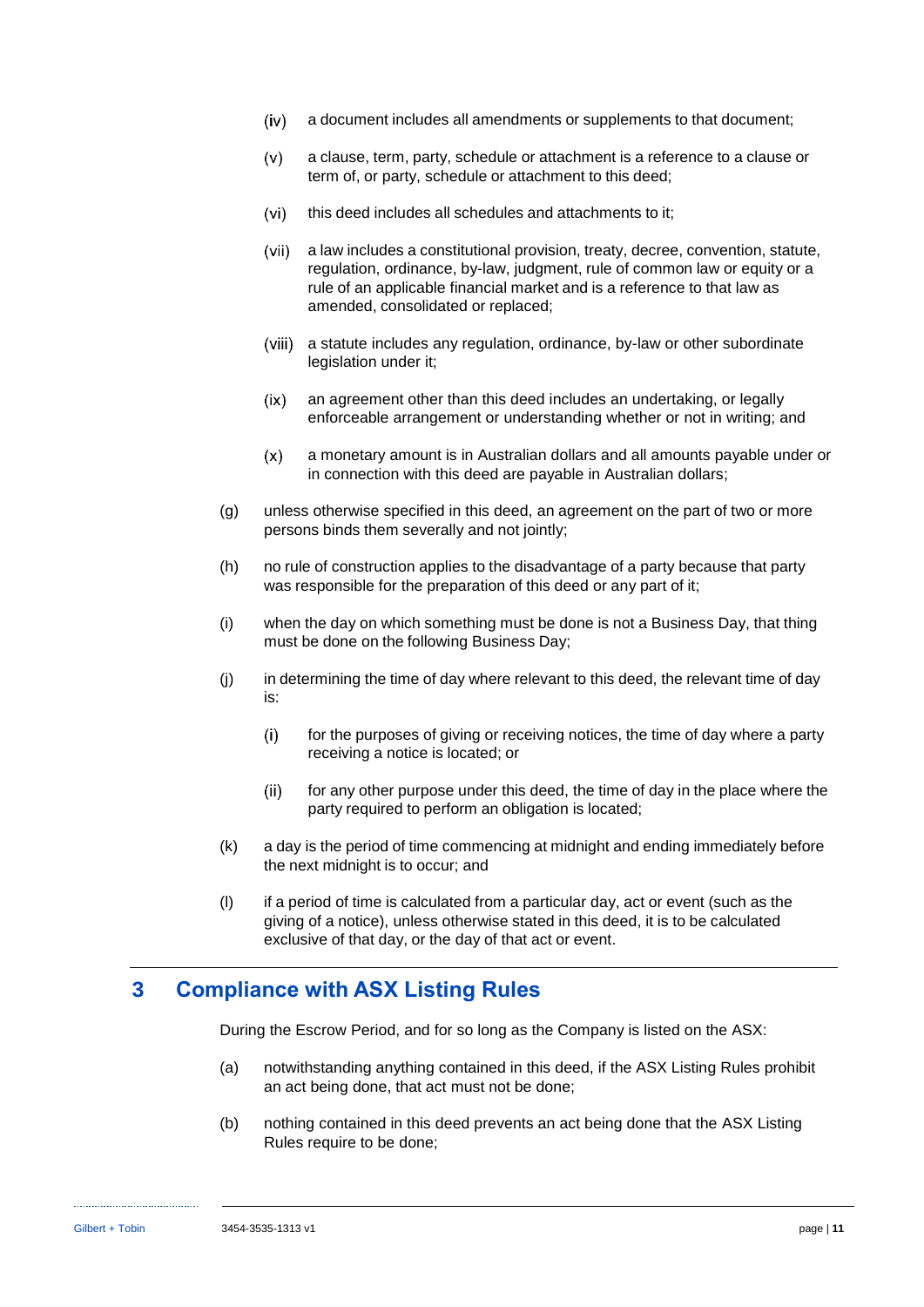- (c) if the ASX Listing Rules require an act to be done or not to be done, authority is given for that act to be done or not to be done (as the case may be);
- (d) if the ASX Listing Rules require this deed to contain a provision and it does not contain such a provision, this deed is deemed to contain that provision;
- (e) if the ASX Listing Rules require this deed not to contain a provision and it contains such a provision, this deed is deemed not to contain that provision; and
- (f) if any provision of this deed is or becomes inconsistent with the ASX Listing Rules, this deed is deemed not to contain that provision to the extent of the inconsistency.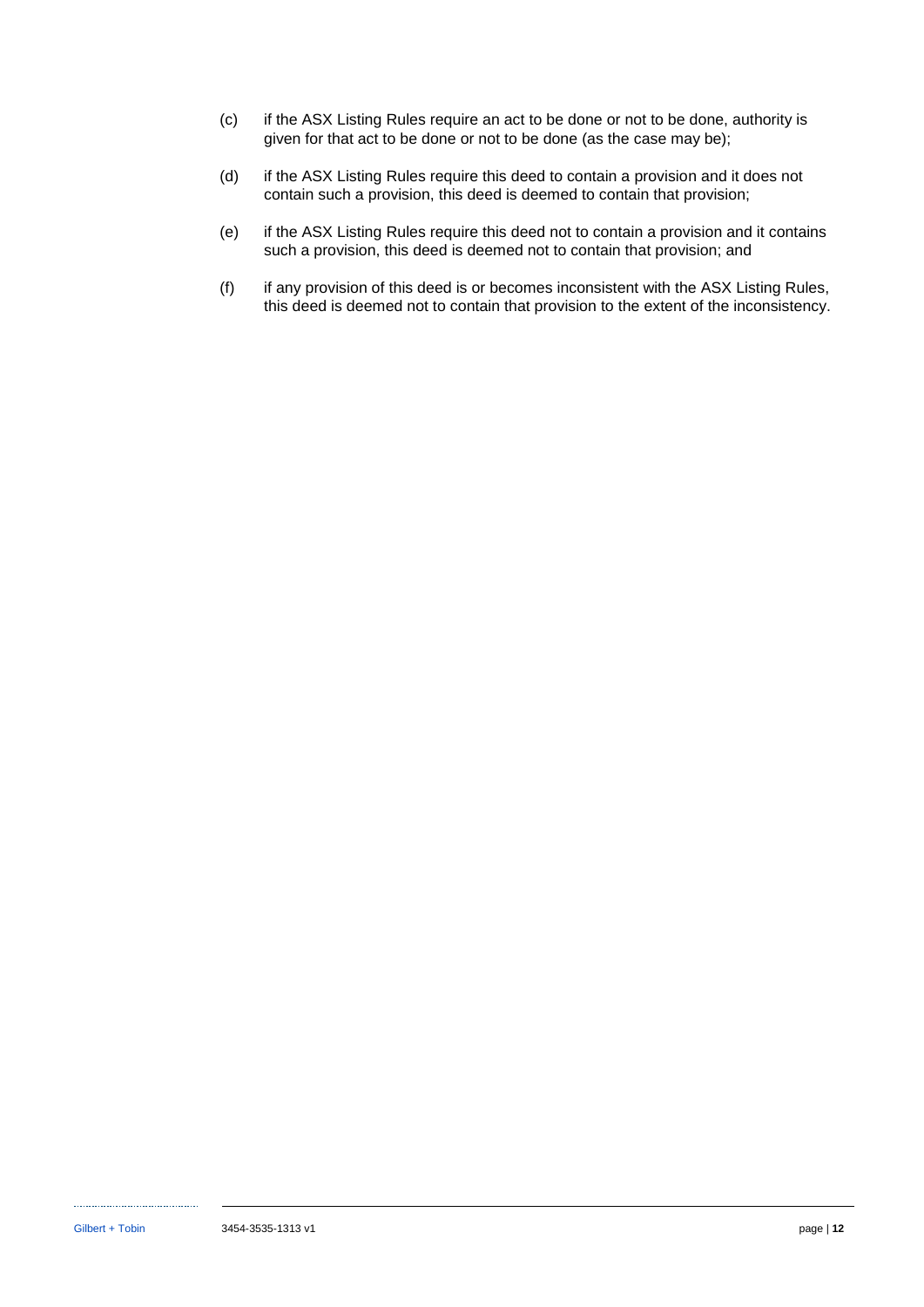#### <span id="page-21-1"></span>**Schedule 2 Details**

### <span id="page-21-2"></span>**1 Company**

Peter Warren Automotive Holdings Limited ACN 615 674 185 of 13 Hume Highway, Warwick Farm, NSW 2170 with email address:

pearce@quadrantpe.com.au to the attention of Jonathon Pearce; and

cc rbassil@gtlaw.com.au to the attention of Rachael Bassil.

### <span id="page-21-0"></span>**2 Holder**

WF Property Holdings Pty Ltd ACN 000 245 849 of 13 Hume Highway, Warwick Farm NSW 2170 with email address paul.warren@peterwarren.com.au to the attention of Paul Warren.

### <span id="page-21-3"></span>**3 Escrow Period**

The period commencing on the Issue Date and ending at 4.15pm on the date that the Company has released to the ASX its interim financial report (being the Company's Appendix 4D) for the half-year ending 31 December 2021.

### <span id="page-21-4"></span>**4 Particulars of Voluntary Escrow Shares**

Voluntary Escrow Shares 33,103,448 Shares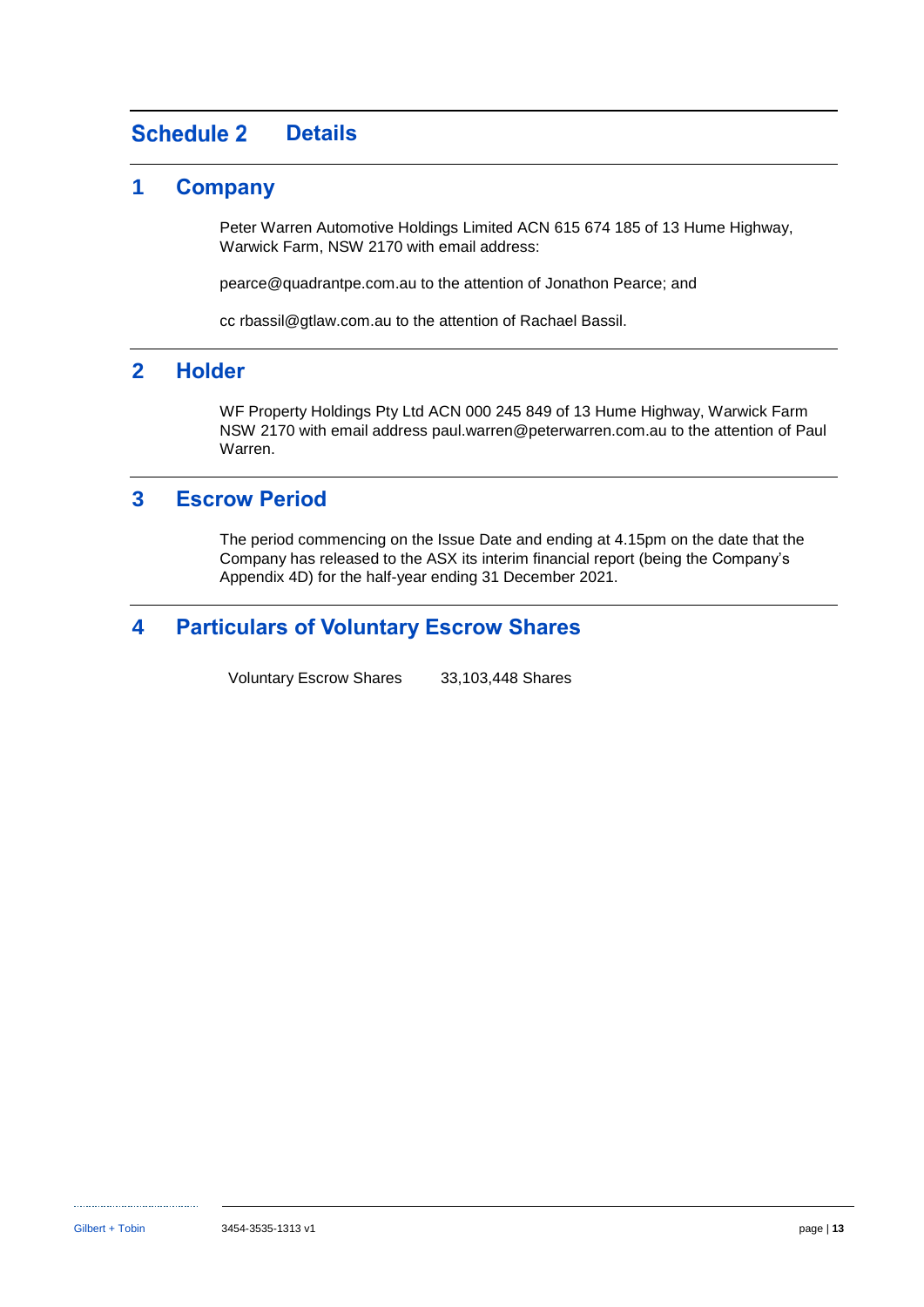### Execution page

#### **Executed as a deed.**

Signed, sealed and delivered by **Peter Warren Automotive Holdings Limited** in accordance with section 127 of the *Corporations Act 2001*<br>(Cth) by:

*y. '/0L*  $14$ 

OHN INGRAM

Signature of director Signature of director/secretary

PAUL WARREN

Name of director (print) Name of director/secretary (print)